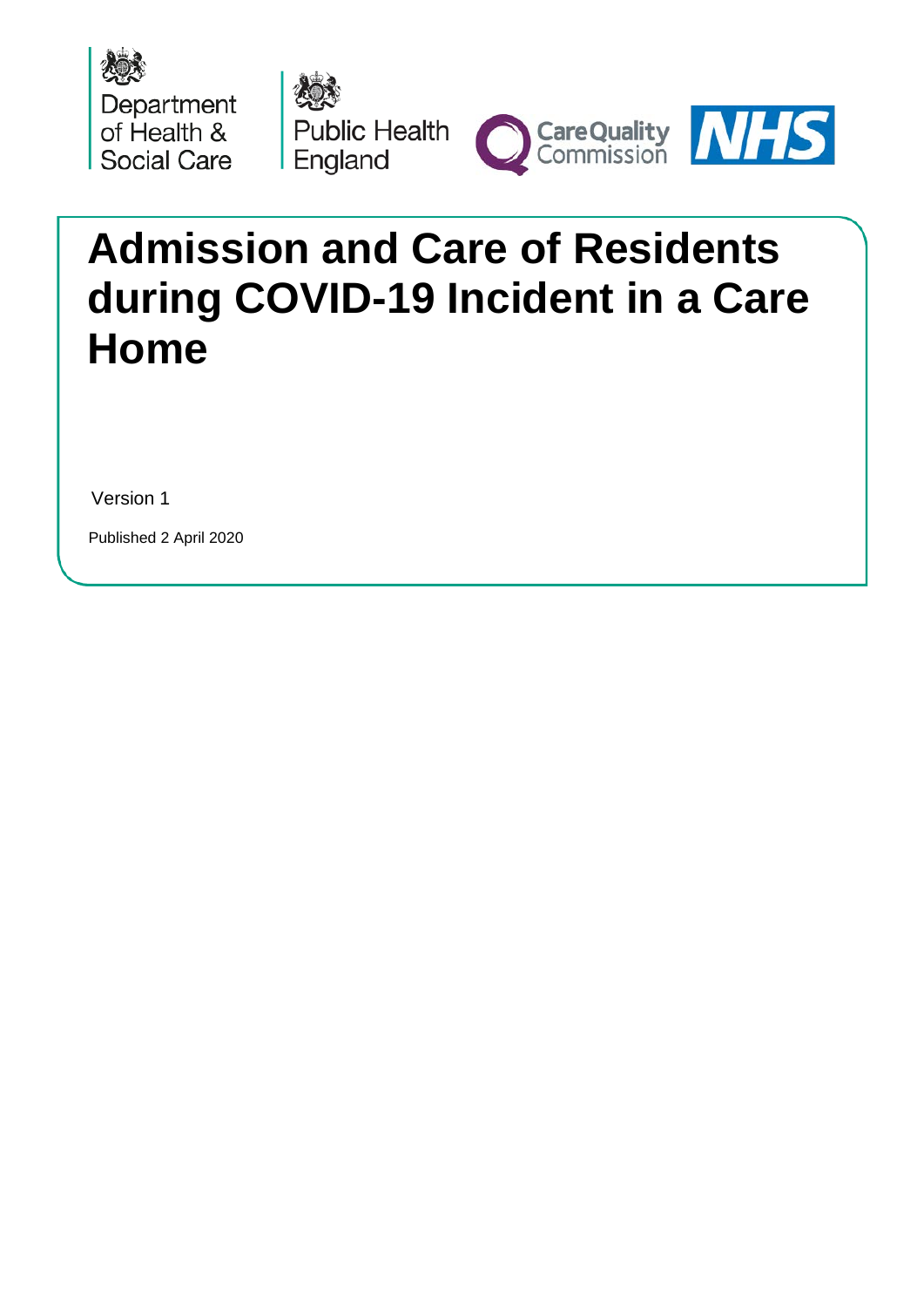# **Contents**

| 1. |                                                                                       |  |  |  |
|----|---------------------------------------------------------------------------------------|--|--|--|
| 2. |                                                                                       |  |  |  |
| 3. |                                                                                       |  |  |  |
| 4. |                                                                                       |  |  |  |
| 5. |                                                                                       |  |  |  |
| 6. |                                                                                       |  |  |  |
| 7. |                                                                                       |  |  |  |
|    |                                                                                       |  |  |  |
|    |                                                                                       |  |  |  |
|    |                                                                                       |  |  |  |
|    |                                                                                       |  |  |  |
|    |                                                                                       |  |  |  |
|    |                                                                                       |  |  |  |
|    |                                                                                       |  |  |  |
|    | Annex G: Decontamination and cleaning processes for care homes with possible or       |  |  |  |
|    |                                                                                       |  |  |  |
|    | Annex I: Use of Capacity Tracker to support effective discharge planning and continue |  |  |  |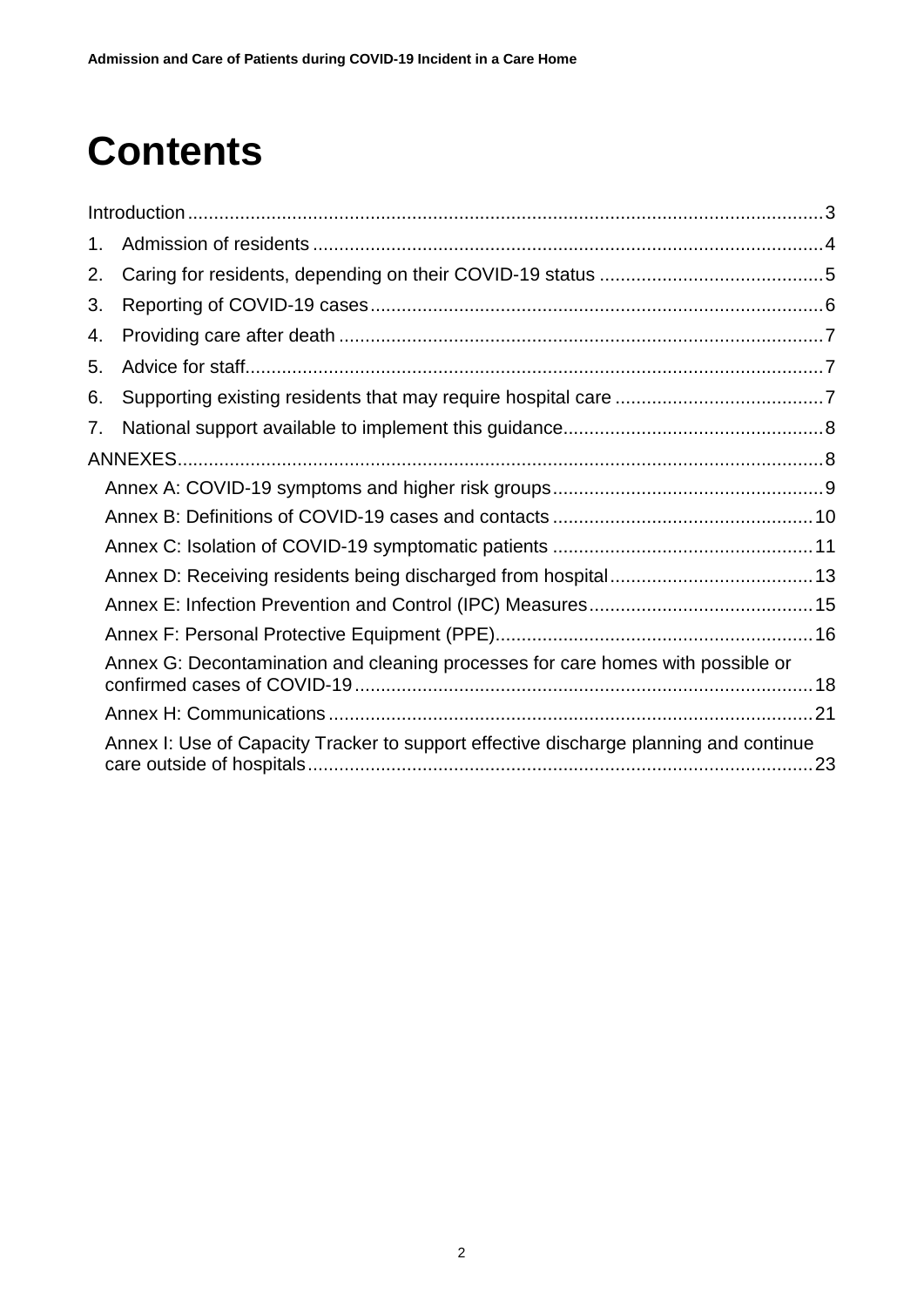## <span id="page-2-0"></span>**Introduction**

Care homes have a vital role to play in the UK, especially during the response to the COVID-19 pandemic. We want to make sure you and your staff can continue to care for some of the most vulnerable in our society. With your help, we can help keep them safe and cared for.

We want to support Care Home Providers to protect their staff and residents, ensuring that each person is getting the right care in the most appropriate setting for their needs. We know that to do this care homes need to have access to the right knowledge, staff and resources, so they are equipped to deliver care in this challenging time.

We also need care homes to continue to make their full capacity available to support the national effort, both in terms of beds and their skilled care staff**.** Helping to move patients who no longer require acute care into the most appropriate setting will help to save thousands of lives. We thank you for your continued actions to support the implementation of the hospital discharge guidance [COVID-19 Hospital Discharge Service Requirements.](https://assets.publishing.service.gov.uk/government/uploads/system/uploads/attachment_data/file/874213/COVID-19_hospital_discharge_service_requirements.pdf)

In return we will support you and your staff and residents in the following ways:

- We will ensure you have the information and support you need to safely admit and care for patients during the pandemic (see section 2).
- We will ensure a longer-term supply of all aspects of personal protective equipment (PPE) for care homes - and home care providers - so that staff can provide care, as well as providing a national supply disruption line for immediate concerns (see Annex F).
- We have established Capacity Tracker as the single mechanism across the country to report bed vacancies and help manage demand during this incident (see Annex I for further details). This must be kept up to date on a daily basis. This information will not be used to drive any regulatory enforcement activity.
- We will work with commissioners to ensure fair and prompt payment for the existing care commitments and additional care provided during the response to the pandemic, recognising that both PPE and staffing costs are higher than usual.
- We have made NHSMail available for secure communication and transfer of information and this must be used for communication with the NHS.

This guidance is intended for care homes, local health protection teams, local authorities, clinical commissioning groups (CCGs) and registered providers of accommodation for people who need personal or nursing care. This includes registered residential care and nursing homes for people with learning disabilities, mental health and/or other disabilities.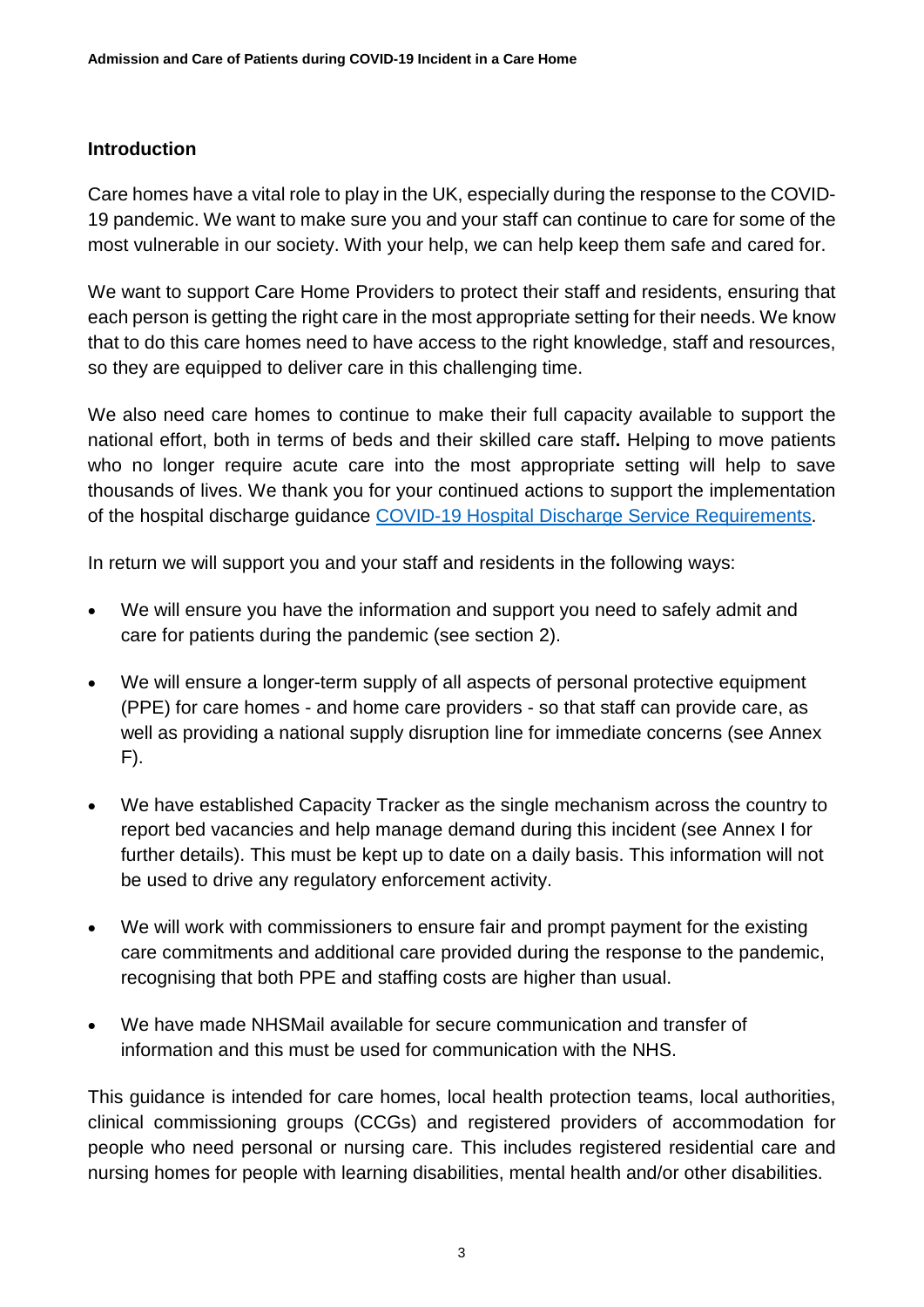We will also continue to provide domiciliary care providers with the information they need to continue providing care during the COVID-19 pandemic.

# <span id="page-3-0"></span>**1. Admission of residents**

The care sector looks after many of the most vulnerable people in our society. In this pandemic, we appreciate that care home providers are first and foremost looking after the people in their care, and doing so while some of their staff are absent due to sickness or isolation requirements. As part of the national effort, the care sector also plays a vital role in accepting patients as they are discharged from hospital – both because recuperation is better in non-acute settings, and because hospitals need to have enough beds to treat acutely sick patients. Residents may also be admitted to a care home from a home setting. Some of these patients may have COVID-19, whether symptomatic or asymptomatic. **All of these patients can be safely cared for in a care home if this guidance is followed.**

If an individual has no COVID-19 symptoms or has tested positive for COVID-19 but is no longer showing symptoms and has completed their isolation period, then care should be provided as normal.

The Hospital Discharge Service and staff will clarify with care homes the COVID-19 status of an individual and any COVID-19 symptoms, during the process of transfer from a hospital to the care home. Tests will primarily be given to:

- all patients in critical care for pneumonia, acute respiratory distress syndrome (ARDS) or flu like illness
- all other patients requiring admission to hospital for pneumonia, ARDS or flu like illness
- where an outbreak has occurred in a residential or care setting, for example long-term care facility or prisons. [1](#page-3-1)

Negative tests are not required prior to transfers / admissions into the care home.

Duties and powers under the Mental Capacity Act 2005 still apply during this period. If a person thinks it is more likely than not that the person lacks the relevant mental capacity to make the decisions about their ongoing care and treatment, a capacity assessment should be carried out before a decision about their discharge is made. During the emergency period professionals may want to consider a proportionate approach to such assessments to enable timely discharge. The Department of Health and Social Care will shortly be issuing guidance on the use of the MCA and Deprivation of Liberty Safeguards during this

<span id="page-3-1"></span> <sup>1</sup> Further guidance on testing can be found online: [https://www.gov.uk/government/news/coronavirus-testing.](https://www.gov.uk/government/news/coronavirus-testing)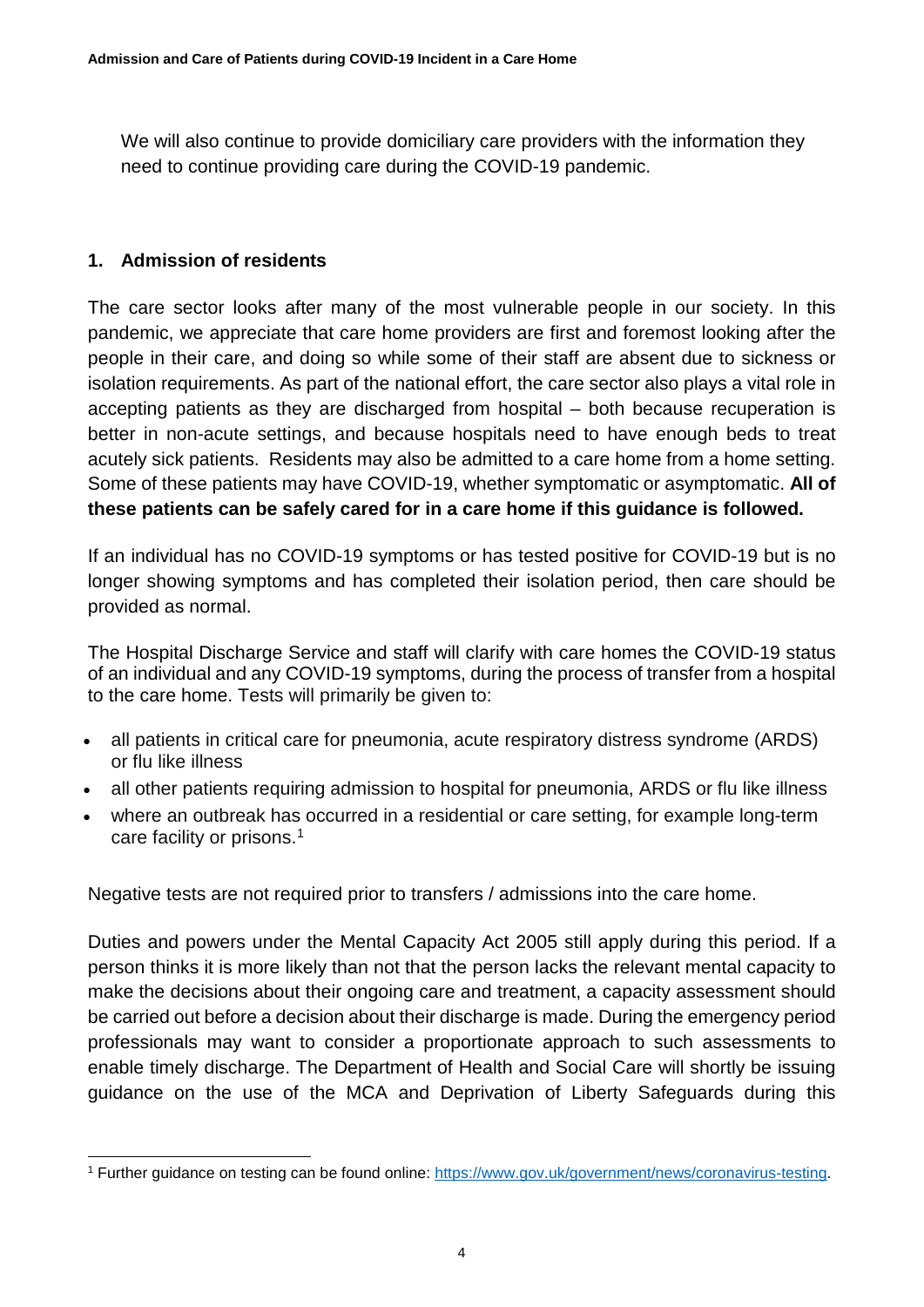emergency period. Where the person is assessed to lack the relevant mental capacity and a decision needs to be made then please follow this guidance.

# <span id="page-4-0"></span>**2. Caring for residents, depending on their COVID-19 status**

#### COVID-19 positive cases

If you are caring for a resident who has been discharged from hospital and has tested positive for COVID-19, the discharging hospital will provide you with the following information upon discharge:

- The date and results of any COVID-19 test.
- The date of the onset of symptoms.
- A care plan for discharge from isolation.

Annex D provides further information on the appropriate isolation required for care home residents who have been discharged from hospital following treatment for COVID-19.

#### Keeping asymptomatic residents safe and monitoring symptoms

Care home providers should follow [Social distancing measures](https://www.gov.uk/government/publications/covid-19-guidance-on-social-distancing-and-for-vulnerable-people/guidance-on-social-distancing-for-everyone-in-the-uk-and-protecting-older-people-and-vulnerable-adults) for everyone in the care home, wherever possible, and the **Shielding guidance** for the extremely vulnerable group.

Care homes should implement daily monitoring of COVID-19 symptoms amongst residents and care home staff, as residents with COVID-19 may present with a new continuous cough and/or high temperature. Assess each resident twice daily for the development of a fever (≥37.8°C), cough or shortness of breath. Immediately report residents with fever or respiratory symptoms to NHS 111, as outlined in the section below.

#### Symptomatic residents

Any resident presenting with symptoms of COVID-19 should be promptly isolated (see Annex C for further detail), and separated in a single room with a separate bathroom, where possible. Contact the NHS 111 COVID-19 service for advice on assessment and testing. If further clinical assessment is advised, contact their GP. If symptoms worsen during isolation or are no better after 7 days, contact their GP for further advice around escalation and to ensure person-centred decision making is followed. For a medical emergency dial 999.

Staff should immediately instigate full infection control measures to care for the resident with symptoms, which will avoid the virus spreading to other residents in the care home and stop staff members becoming infected.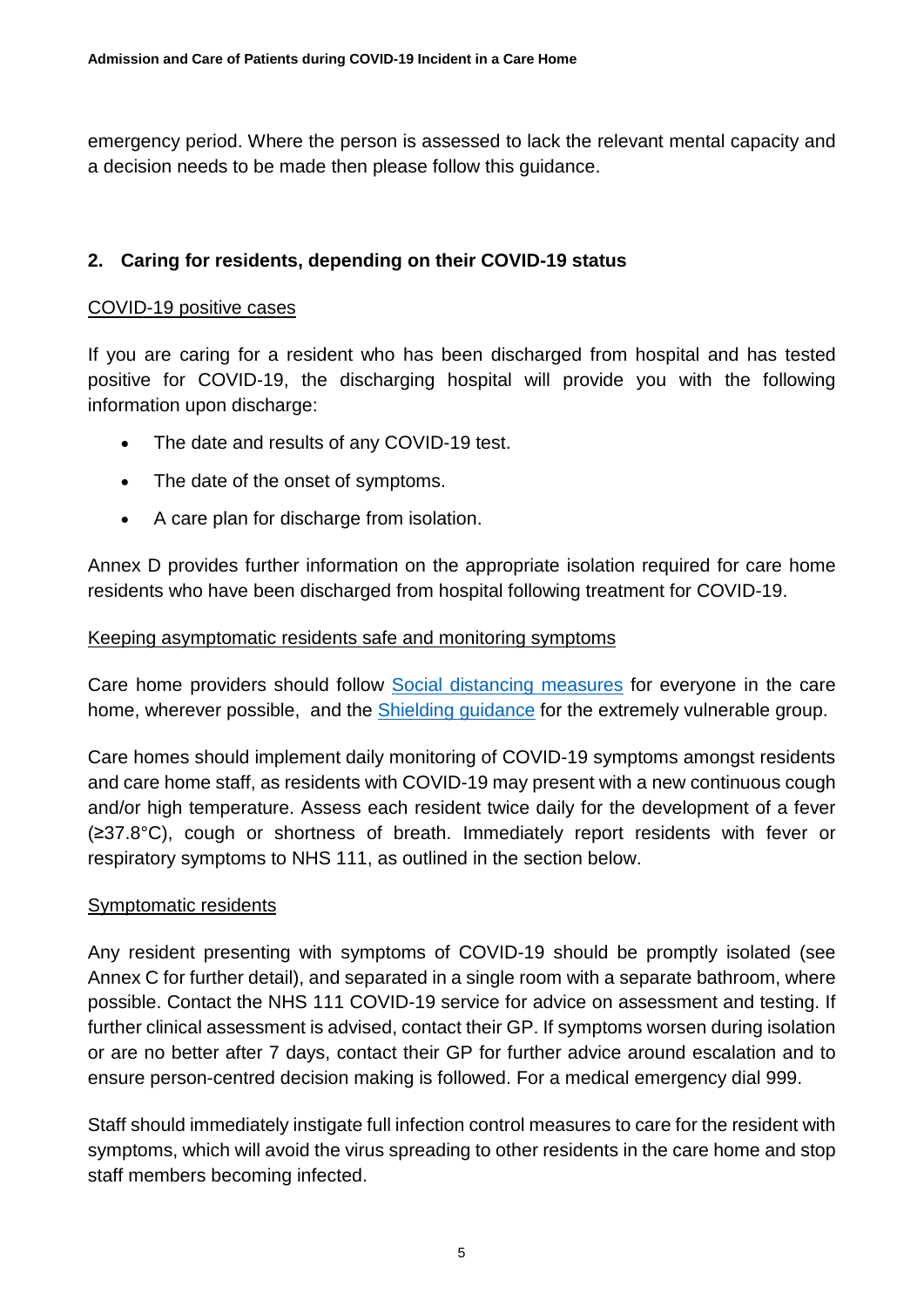Care home staff should note that people with dementia and cognitive impairment may be less able to report symptoms because of communication difficulties, and therefore staff should be alert to the presence of signs as well as symptoms of the virus. This could include delirium, which people with dementia are more prone to suffer from if they develop an infection.

For people with a learning disability, autism or both we suggest that you read this quidance which has good information about the additional things to do if you are caring for this group of people.

# Testing residents

Details of the current testing process are below.<sup>[2](#page-5-1)</sup> As testing capacity increases, the government will aim to offer more comprehensive testing to the sector:

- **Single symptomatic resident:** Testing may be offered following contact with NHS 111 or according to local protocol for swabbing and testing.
- **More than one symptomatic resident:** Inform the Health Protection Team (HPT). They may arrange swabbing for up to 5 initial possible cases to confirm the existence of an outbreak. Testing all cases is not required as this would not change subsequent management of the outbreak.

Continue all strict control measures including isolation, cohorting and infection control measures until results for all residents who were tested are obtained or until the period of isolation has been completed.

# <span id="page-5-0"></span>**3. Reporting of COVID-19 cases**

Annex B contains definitions of cases and contacts. Please inform the local Health Protection Team (HPT) of two or more possible or confirmed cases within the care home. The Health Protection Team will advise on further communication to local infection control teams and local authority colleagues and CCGs.

- The HPT will provide advice and support along with local authority partners to help the care home to manage the outbreak.
- Follow the outbreak control measures advised by the HPT.
- The outbreak can be declared over once no new cases have occurred in the 14 days since the appearance of symptoms in the most recent case.

<span id="page-5-1"></span> <sup>2</sup> Further guidance on testing can be found online: [https://www.gov.uk/government/news/coronavirus-testing.](https://www.gov.uk/government/news/coronavirus-testing)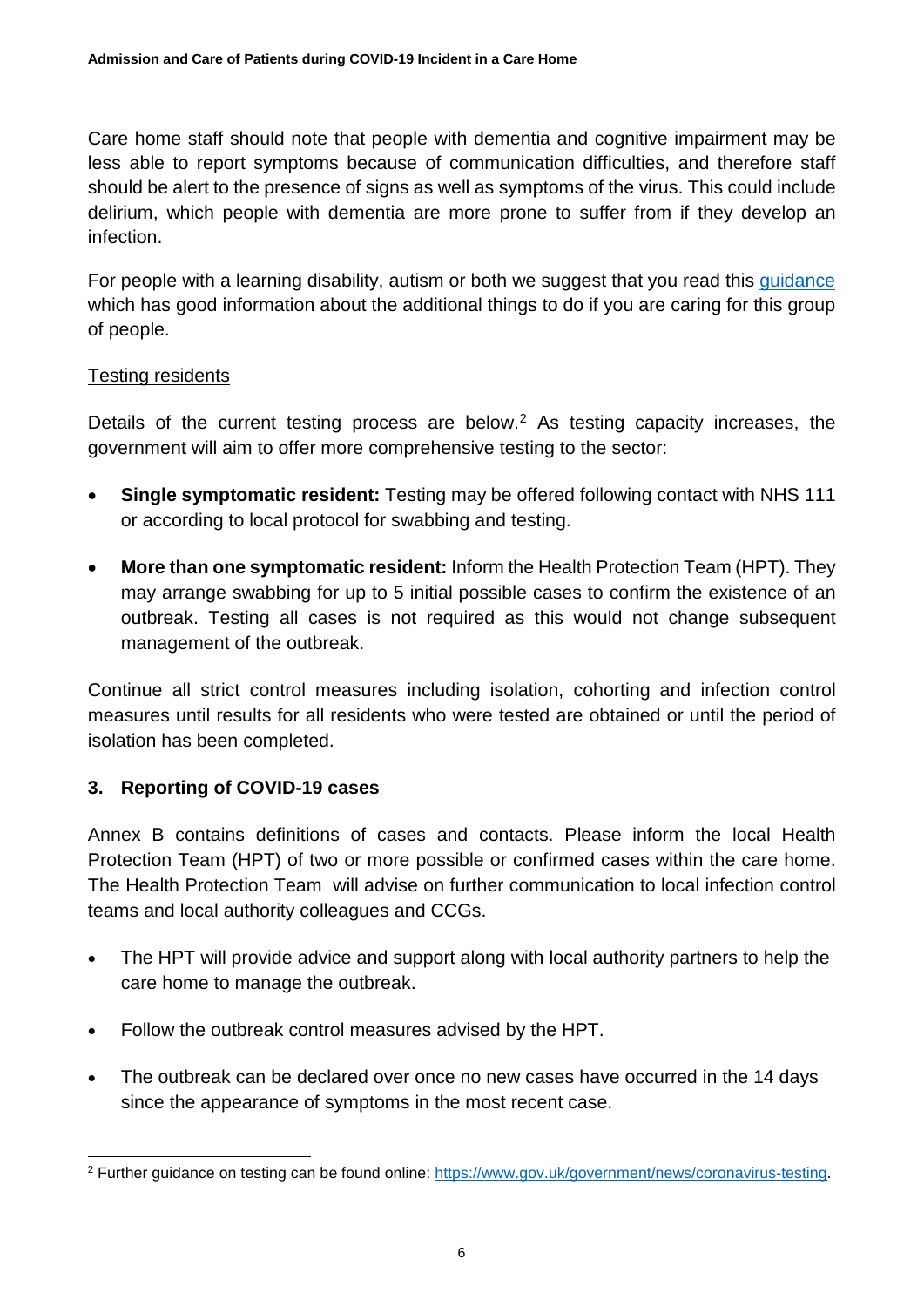# <span id="page-6-0"></span>**4. Providing care after death**

The infection control precautions described in this document continue to apply whilst an individual who has died remains in the care home. This is due to the ongoing risk of infectious transmission via contact, although the risk is usually lower than for those living.

Further information can be found [here.](https://www.gov.uk/government/publications/covid-19-guidance-for-care-of-the-deceased/guidance-for-care-of-the-deceased-with-suspected-or-confirmed-coronavirus-covid-19)

# <span id="page-6-1"></span>**5. Advice for staff**

The personal protective equipment (PPE) that should be worn when caring for possible or confirmed COVID-19 patients, is described in guidance that can be found [here.](https://www.gov.uk/government/publications/wuhan-novel-coronavirus-infection-prevention-and-control)

Care home staff who come into contact with a COVID-19 patient while not wearing PPE can remain at work. This is because in most instances this will be a short-lived exposure, unlike exposure in a household setting that is ongoing. These are guiding principles and there should be an individual risk assessment based on staff circumstances, for example staff who are vulnerable should be carefully assessed when assigning duties, and where a possible or confirmed COVID-19 case is present in a care home, efforts should be made to cohort staff caring for that person. Further guidance can be found in the link above.

For staff who have COVID-19 symptoms, they should:

- Not attend work if they develop symptoms.
- Notify their line manager immediately.
- Self-isolate for 7 days, following the [guidance for household isolation.](https://www.gov.uk/government/publications/covid-19-stay-at-home-guidance/stay-at-home-guidance-for-households-with-possible-coronavirus-covid-19-infection)
- Care home capacity will be monitored via the capacity tracker and this data will be shared with Local Resilience Forums via the daily national Situation Reports to support capacity planning and response. However, where providers consider there to be imminent risks to the continuity of care, such as the potential closure of a service, they should raise this with the local authority without delay.

#### <span id="page-6-2"></span>**6. Supporting existing residents that may require hospital care**

If you think one of your residents may need to be transferred to hospital for urgent and essential treatment, consider the following checklist:

If a resident shows symptoms of COVID-19:

• Assess the appropriateness of hospitalisation: consult the resident's Advance Care Plan/Treatment Escalation Plan and discuss with the resident and/or their family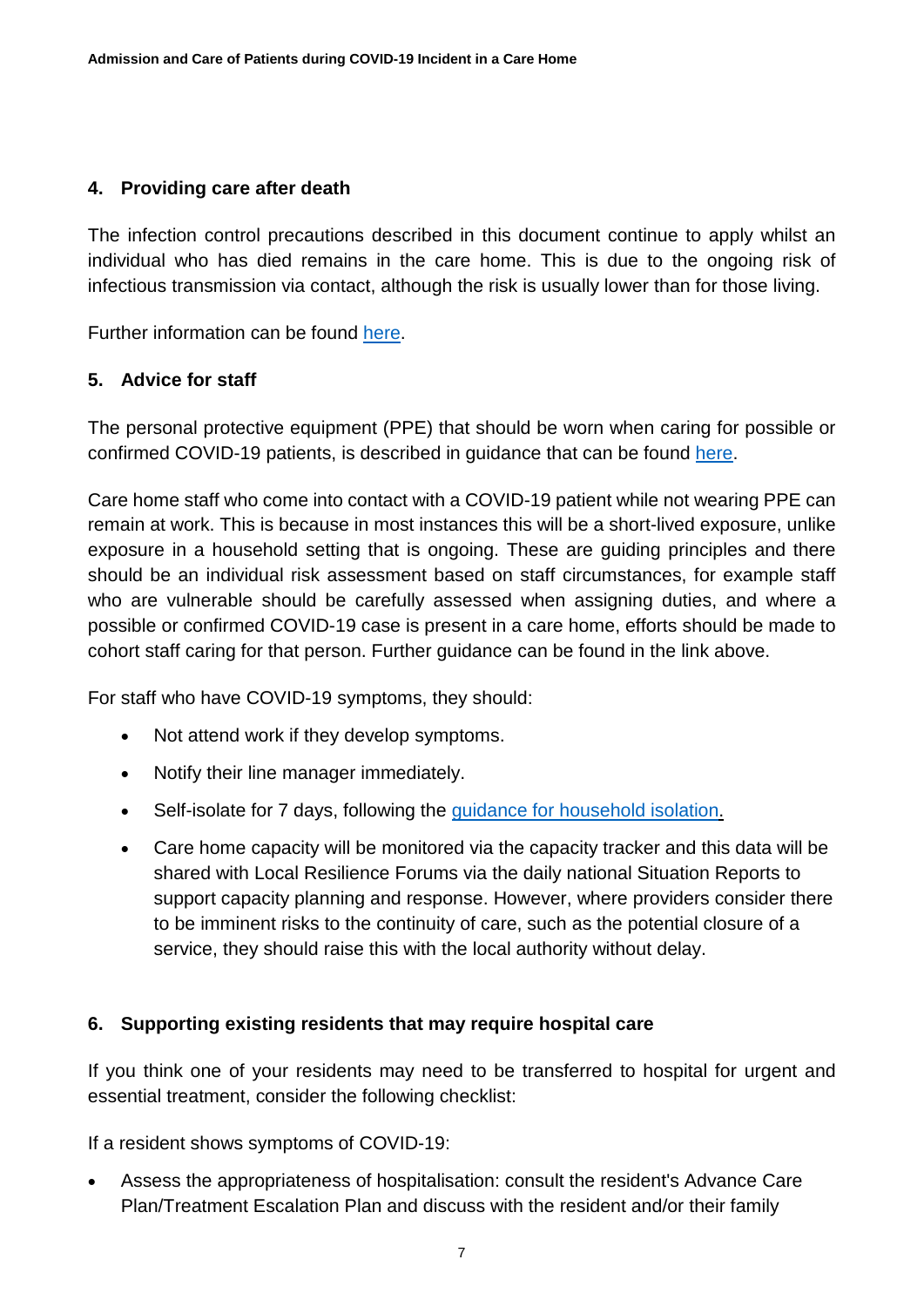member(s) or Lasting Power of Attorney as appropriate following usual practice to determine if hospitalisation is the best course of action for the resident.

- If hospitalisation is required:
	- Follow Infection Prevention and Control guidelines for patient transport (section 6.3).
	- Inform the receiving healthcare facility that the incoming patient has COVID-19 symptoms.
- If hospitalisation is not required, follow infection prevention and control, and isolation procedures and consult the resident's GP for advice on clinical management / end of life care as appropriate – see Annex C.

If a resident requires support with general health needs:

- Consult the resident's Advance Care Plan.
- Consult the resident's GP and community healthcare staff to seek advice.
- Alternatively, contact NHS 111 for clinical advice.

Postpone routine non-essential medical and other appointments.

- Review and postpone all non-essential appointments (medical and non-medical) that would involve residents visiting the hospital or other health care facilities.
- If medical advice is needed to manage routine care, consider arranging this remotely via a phone call with the GP or named clinician.

# <span id="page-7-0"></span>**7. National support available to implement this guidance**

To support implementation, NHS England and Improvement, in collaboration with other national organisations, will be running webinars to build on this guidance and provide Care Homes and their partner organisations with the opportunity to ask questions. This will be supported by a Frequently Asked Questions, which will be regularly updated. If you have any immediate questions on this guidance, please email ENGLAND.bettercaresupport@nhs.net.

<span id="page-7-1"></span>For support to use the Capacity Tracker, NECS has set up a Contact Centre to support those providers who are being required to register and update their information daily. The number is 0191 691 3729 and operates between 8am and 8pm, 7 days a week. Outside of these hours, or for more general guidance, providers can email [necsu.capacitytracker@nhs.net.](mailto:necsu.capacitytracker@nhs.net)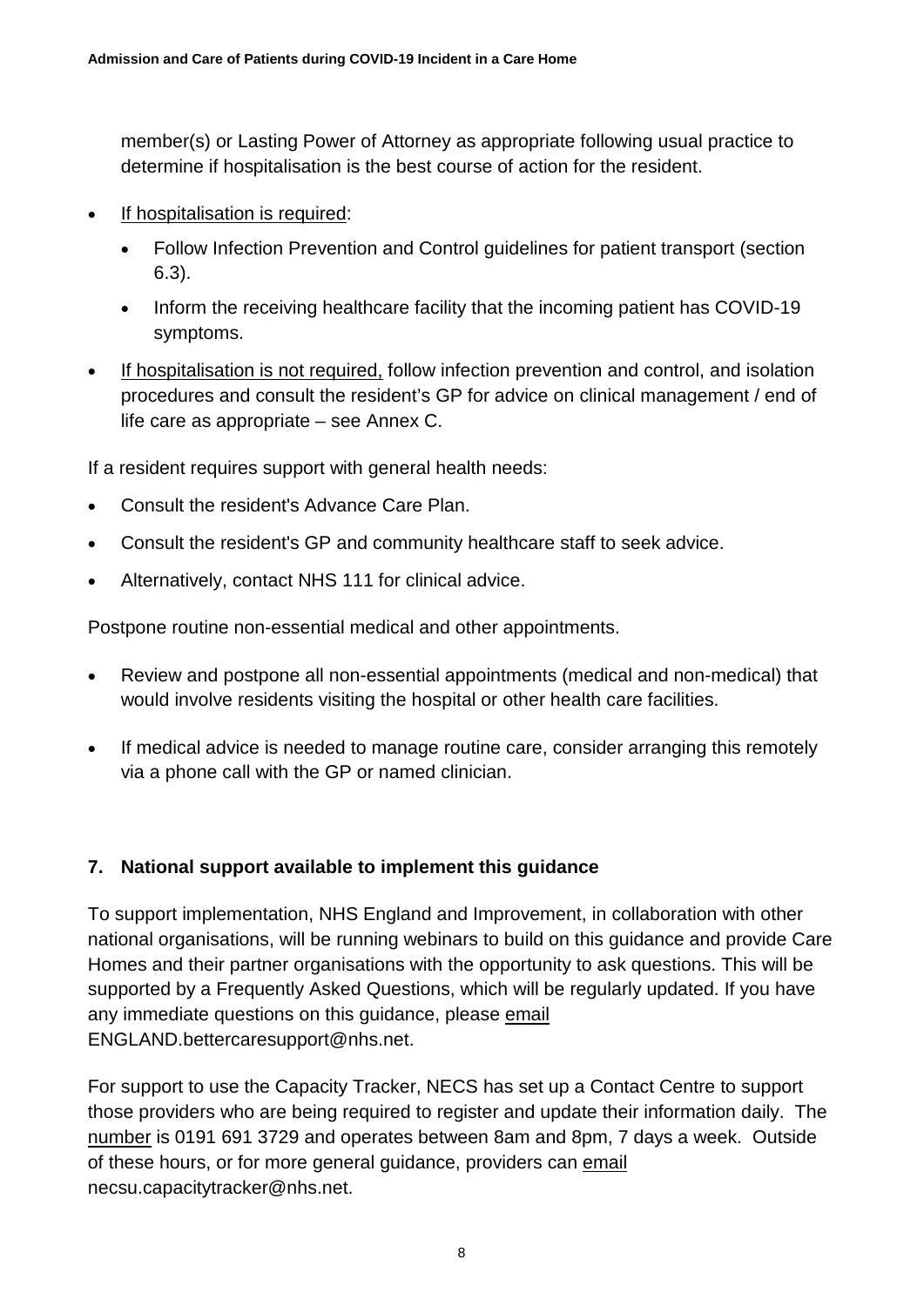# **ANNEXES**

#### <span id="page-8-0"></span>**Annex A: COVID-19 symptoms and higher risk groups**

#### **Symptoms of COVID-19 (Coronavirus) are[3](#page-8-1) recent onset of:**

- a. new continuous cough and/or
- b. high temperature

#### **Persons at higher risk of COVID-19 in a care home setting**

The following individuals are at an increased risk of severe illness from coronavirus (COVID-19). Care home providers should be stringent in following [Social distancing measures](https://www.gov.uk/government/publications/covid-19-guidance-on-social-distancing-and-for-vulnerable-people/guidance-on-social-distancing-for-everyone-in-the-uk-and-protecting-older-people-and-vulnerable-adults) for everyone in the care home and the shielding guidance for those in extremely vulnerable groups.

- a. Anyone who falls under the category of extremely vulnerable should follow the [Shielding guidance](https://www.gov.uk/government/publications/guidance-on-shielding-and-protecting-extremely-vulnerable-persons-from-covid-19) to protect these individuals**.**
- b. Anyone aged 70 years or older (regardless of medical conditions) should follow social distancing guidance for the clinically vulnerable.
- c. Anyone aged under 70 years with an underlying health condition for most this will align with eligibility for the flu jab on medical grounds – should follow social distancing guidance for the clinically vulnerable.

<span id="page-8-1"></span><sup>&</sup>lt;sup>3</sup> Symptoms may be more nuanced in older people with co-morbidities in care homes who may present with Influenza Like Illness (ILI), respiratory illness, new onset confusion, reduced alertness, reduced mobility, or diarrhoea and sometimes do not develop fever. This may be true for COVID-19, so such changes should alert staff to the possibility of new COVID infection.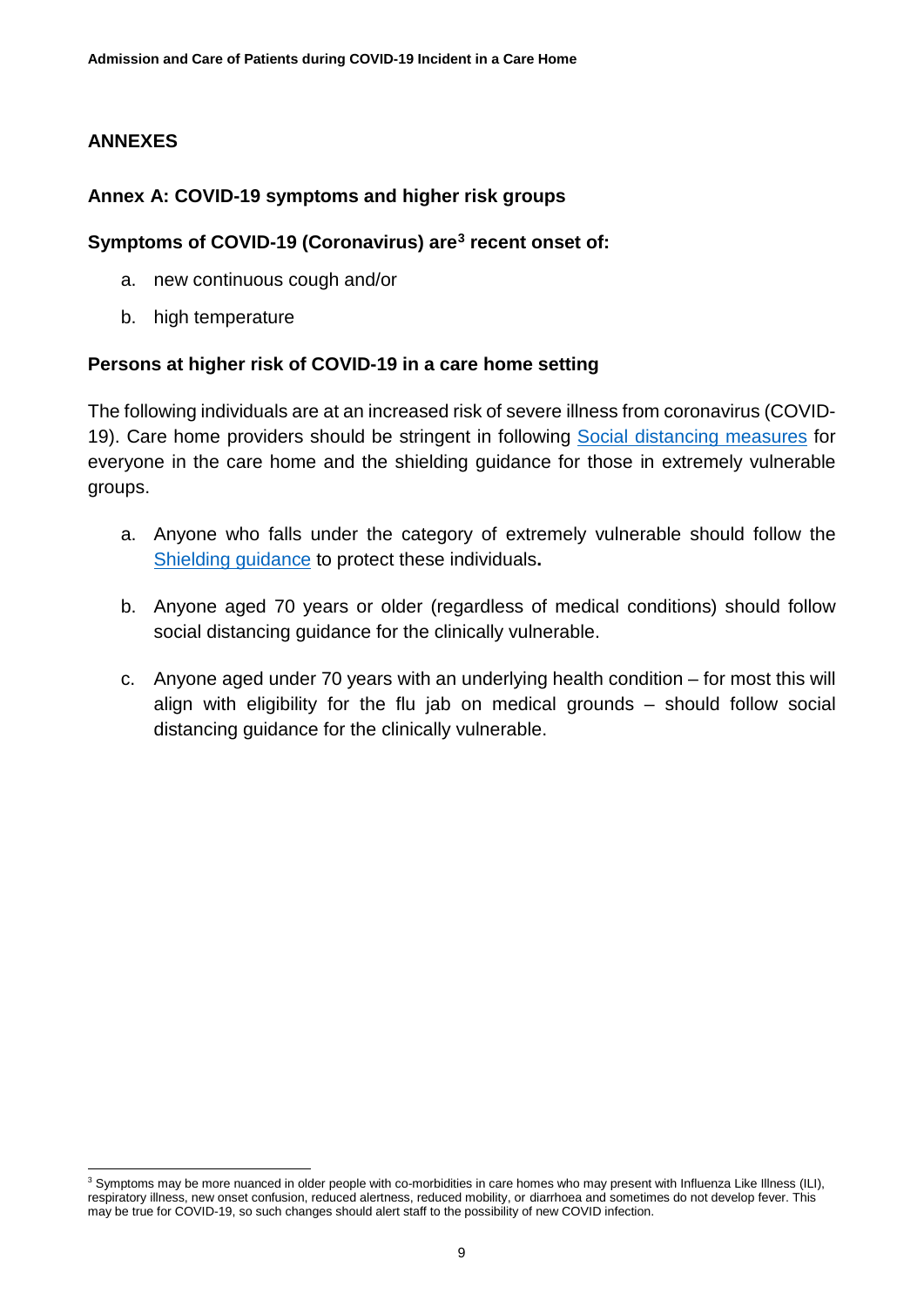#### <span id="page-9-0"></span>**Annex B: Definitions of COVID-19 cases and contacts**

- **Possible case of COVID-19 in the care home:** Any resident (or staff) with symptoms of COVID-19 (high temperature or new continuous cough), or new onset of influenza like illness or worsening shortness of breath.
- **Confirmed case of COVID-19:** Any resident (or staff) with laboratory confirmed diagnosis of COVID-19.
- **Infectious case:** Anyone with the above symptoms is an infectious case for a period of 7 days from the onset of symptoms.
- **Resident contacts: Resident contacts are defined as residents that:**
	- Live in the same unit / floor as the infectious case (e.g. share the same communal areas).

**or**

- Have spent more than 15 minutes within 2 metres of an infectious case.
- **Staff contacts:** Staff contacts are care home staff that have provided care within 2 metres to a possible or confirmed case of COVID-19 for more than 15 minutes.
- **Outbreak:** Two or more cases which meet the case definition of possible or confirmed case as above, within a 14-day period among either residents or staff in the care home.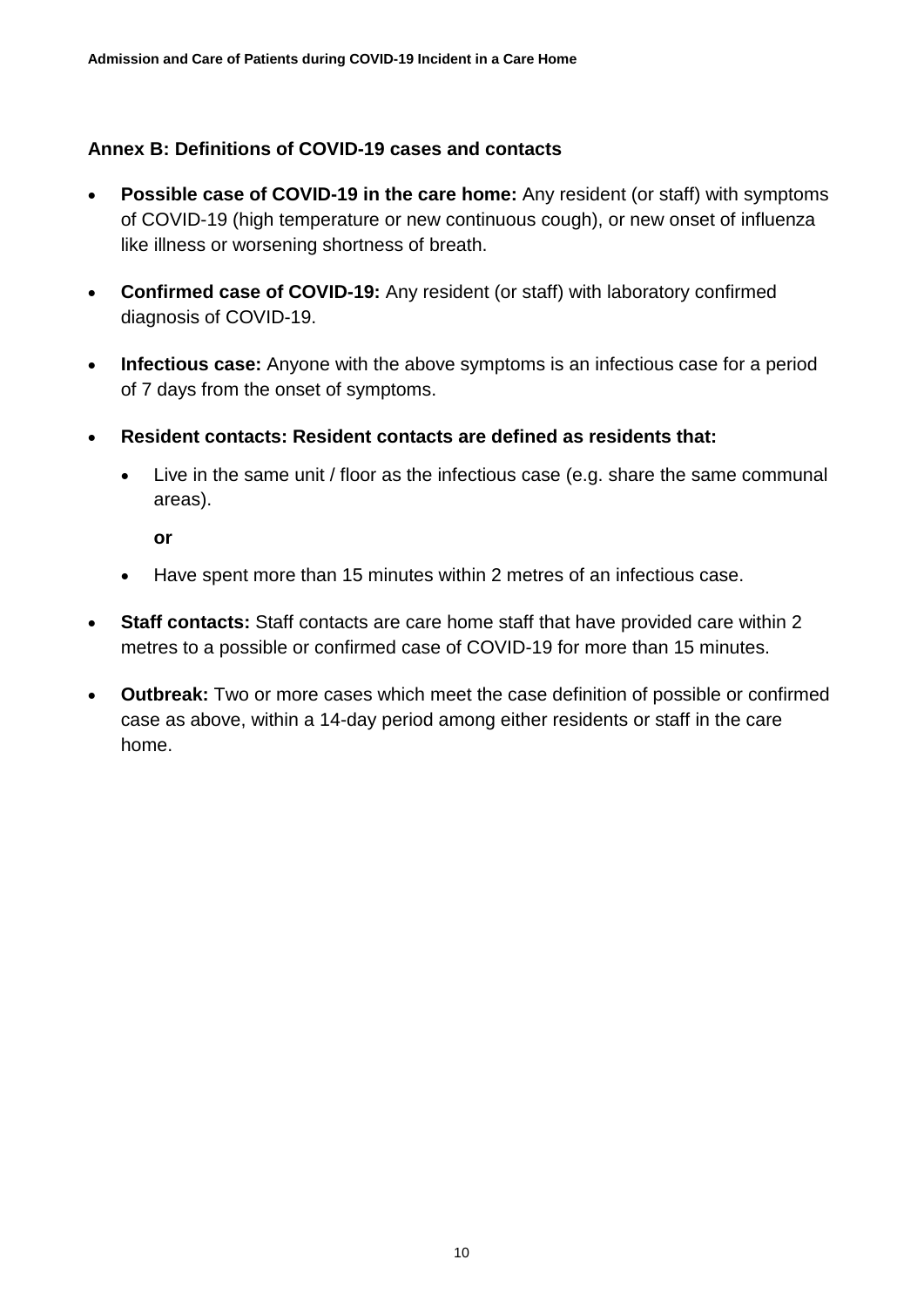# <span id="page-10-0"></span>**Annex C: Isolation of COVID-19 symptomatic patients**

#### **Isolation of residents**

a. **Single case - Isolation of a symptomatic resident:** All symptomatic residents should be immediately isolated for 1[4](#page-10-1) days from onset of symptoms.<sup>4</sup>

#### b. **More than one case - Cohorting of all symptomatic residents:**

- Symptomatic residents should ideally be isolated in single occupancy rooms.
- Where this is not practical, cohort symptomatic residents together in multi-occupancy rooms. Residents with suspected COVID-19 should be cohorted only with other residents with suspected COVID-19. Residents with suspected COVID-19 should not be cohorted with residents with confirmed COVID-19.
- Do not cohort suspected or confirmed patients next to immunocompromised residents.
- When transferring symptomatic residents between rooms, the resident should wear a surgical face mask.
- Clearly sign the rooms by placing IPC signs, indicating droplet and contact precautions, at the entrance of the room.
- Staff caring for symptomatic patients should also be cohorted away from other care home residents and other staff, where possible/practical. If possible, staff should only work with either symptomatic or asymptomatic residents. Where possible, staff who have had confirmed COVID-19 and recovered should care for COVID-19 patients. Such staff must continue to follow the infection control precautions, including PPE as outlined in this document.

#### **Isolation and cohorting of contacts:**

-

Careful risk assessment of the duration and nature of contact should be carried out, to put in place measures such as isolation and cohorting of exposed and unexposed residents. Please refer to the definition of contacts in Annex B. There are broadly three types of isolation measures:

• **Isolation of contacts individually in single rooms for 14 days after last exposure to a possible or confirmed case:** This should be the preferred option where possible.

<span id="page-10-1"></span><sup>4</sup> The 7 days isolation period usually applies but care home residents are a particularly vulnerable group and their immune response may differ from younger normally healthier individuals. Therefore, a 14 day period of isolation is recommended for residents in care homes.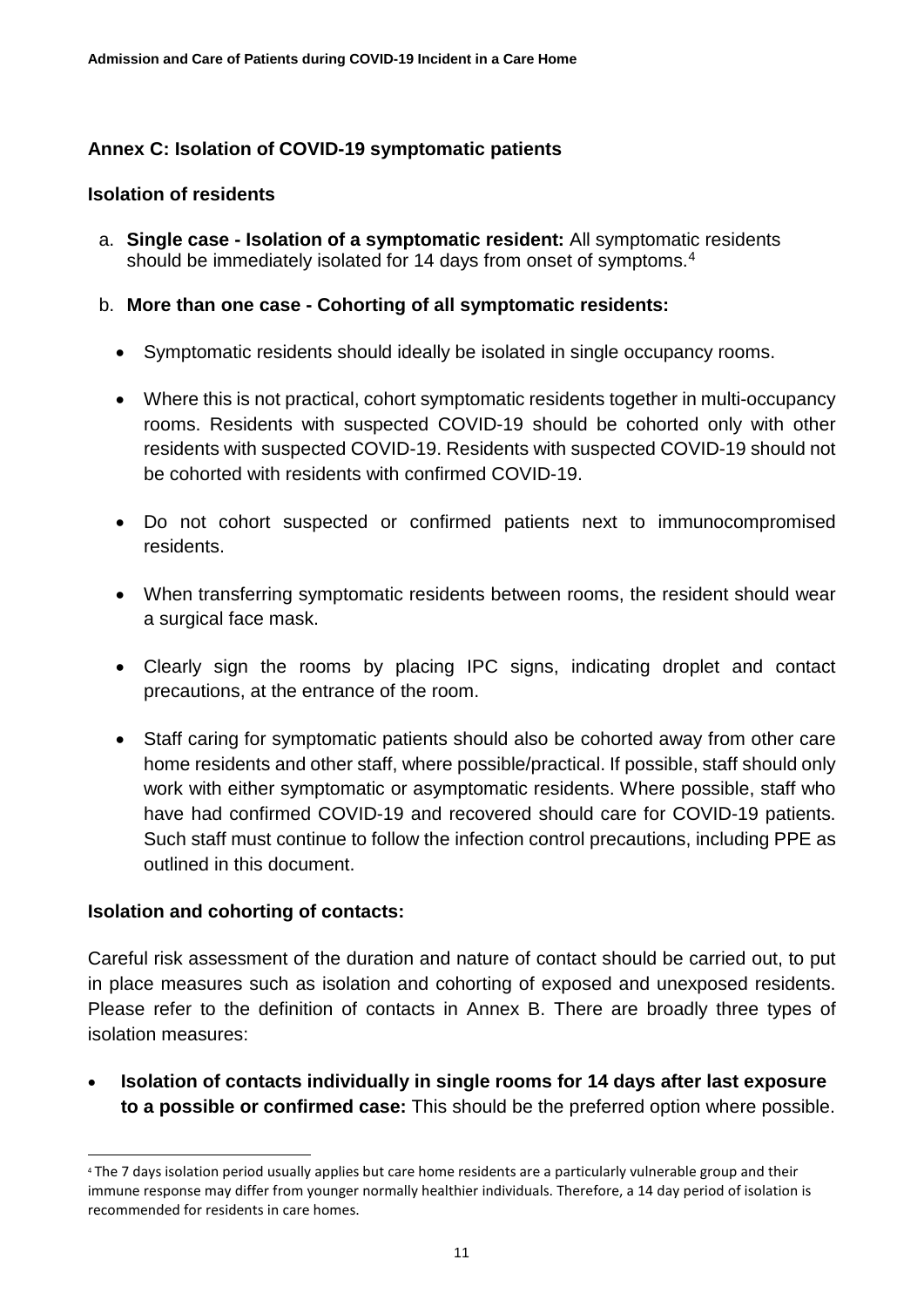These contacts should be carefully monitored for any symptoms of COVID-19 during the 14-day period as described earlier.

- **Cohorting of contacts within one unit rather than individually:** Consider this option if isolation in single rooms is not possible due to shortage of single rooms when large numbers of exposed contacts are involved.
- **Protective cohorting of unexposed residents:** Residents who have not had any exposure to the symptomatic case can be cohorted separately in another unit within the home away from the cases and exposed contacts.
- <span id="page-11-0"></span>• Extremely clinically vulnerable residents should be in a single room and **not share bathrooms with other residents**.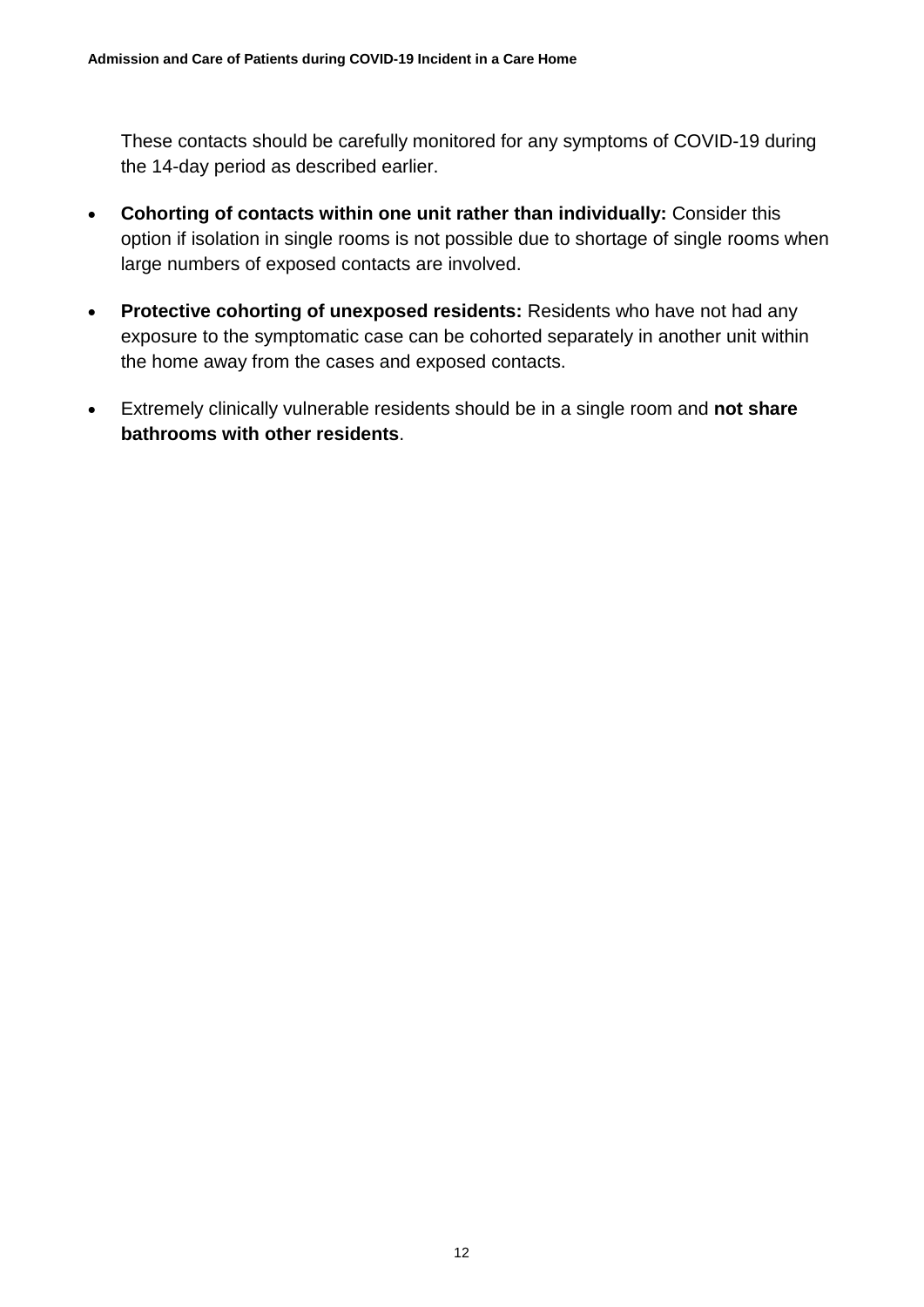# **Annex D: Receiving residents being discharged from hospital**

Hospitals around the country need as many beds as possible to support and treat an increasing number of COVID-19 cases. This means the NHS will seek to discharge more patients into care homes for the recovery period (see Table 1).

During the COVID-19 response it will not be possible for care homes to visit a potential resident in hospital to assess their care needs. A Discharge to Assess (D2A) model is in place to streamline the discharge process and the assessment of care needs will be undertaken by hospital discharge teams, in collaboration with Trusted Assessors.

**Table 1: Care needs of residents being discharged from hospital** (see plain text below)

| Upon discharge,<br>patient/resident has |                                | What care is required upon<br>discharge?                                                                                                                                        | What care is required upon first<br>sign of symptoms?                                                                                                                                                                                                                                                                                                                       |
|-----------------------------------------|--------------------------------|---------------------------------------------------------------------------------------------------------------------------------------------------------------------------------|-----------------------------------------------------------------------------------------------------------------------------------------------------------------------------------------------------------------------------------------------------------------------------------------------------------------------------------------------------------------------------|
| No symptoms of COVID-<br>19             |                                | Provide care as normal                                                                                                                                                          | Provide care in isolation if<br>symptoms occur within 14 days of<br>discharge from hospital<br>Resident does not leave room<br>(including for meals) for 14<br>days after onset of symptoms<br>or positive test<br>Staff wear protective<br>٠<br>equipment & place in clinical<br>waste after use<br>Consult resident's GP to consider<br>if re-hospitalisation is required |
| Tested positive for<br>COVID-19         |                                |                                                                                                                                                                                 |                                                                                                                                                                                                                                                                                                                                                                             |
|                                         | No longer showing<br>symptoms  | Provide care as normal                                                                                                                                                          | N/A                                                                                                                                                                                                                                                                                                                                                                         |
| $\checkmark$                            | Completed<br>isolation period  |                                                                                                                                                                                 |                                                                                                                                                                                                                                                                                                                                                                             |
| Tested positive for<br>COVID-19         |                                | Provide care in isolation<br>Resident does not leave<br>$\bullet$                                                                                                               |                                                                                                                                                                                                                                                                                                                                                                             |
| $\checkmark$                            | No longer showing<br>symptoms  | room (including for meals)<br>for 14 days after onset of<br>symptoms or positive test<br>Staff wear protective<br>$\bullet$<br>equipment & place in<br>clinical waste after use | N/A                                                                                                                                                                                                                                                                                                                                                                         |
| ⚠                                       | Not yet completed<br>isolation |                                                                                                                                                                                 |                                                                                                                                                                                                                                                                                                                                                                             |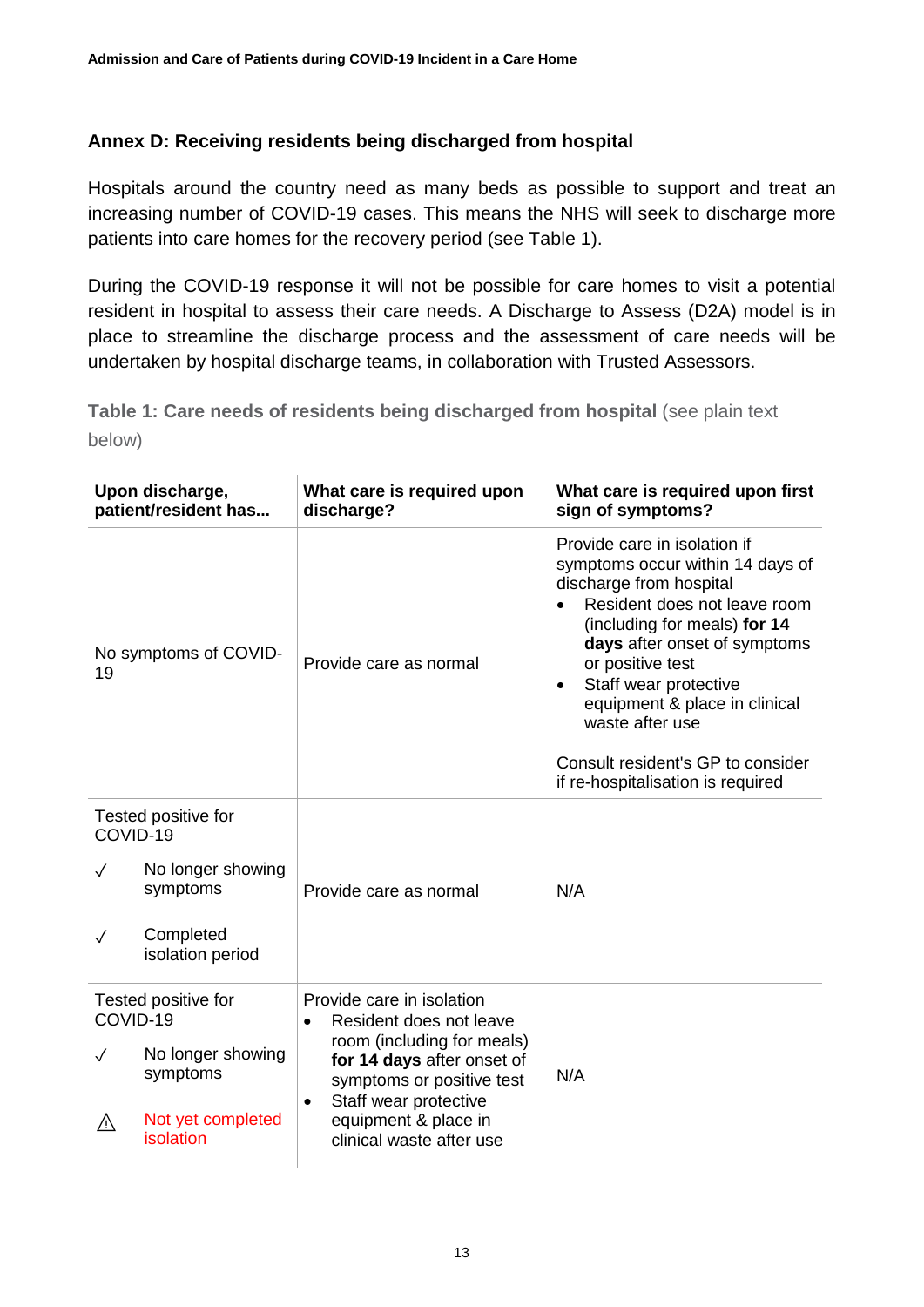# **Table 1 plain text.**

-

Upon discharge, care homes should follow the guidance below.

# **If a resident has no symptoms of COVID-19**

- **What care is required upon discharge?** The care home should provide care as normal.
- **What care is required upon first sign of symptoms?** Provide care in isolation if symptoms occur within 14 days of discharge from hospital.<sup>[5](#page-13-0)</sup>
	- Resident does not leave room (including for meals) for 14 days after onset of symptoms or positive test.
	- Staff wear protective equipment & place in clinical waste after use.
	- Consult resident's GP to consider if re-hospitalisation is required.

**If the resident has tested positive for COVID-19**, **is no longer showing symptoms and has completed an isolation period:**

- **What care is required upon discharge?** The care home should provide care as normal.
- **What care is required upon first sign of symptoms?** N/A.

**If the resident has tested positive for COVID-19, is no longer showing symptoms but has not yet completed isolation**.

- **What care is required upon discharge?** Provide care in isolation.
	- Resident does not leave room (including for meals) for 14 days after onset of symptoms or positive test.
	- Staff wear protective equipment & place in clinical waste after use.
- **What care is required upon first sign of symptoms?** N/A.

<span id="page-13-0"></span> $5$  The 7 days isolation period usually applies but care home residents are a particularly vulnerable group and their immune response may differ from younger normally healthier individuals. Therefore, a 14 day period of isolation is recommended for residents in care homes.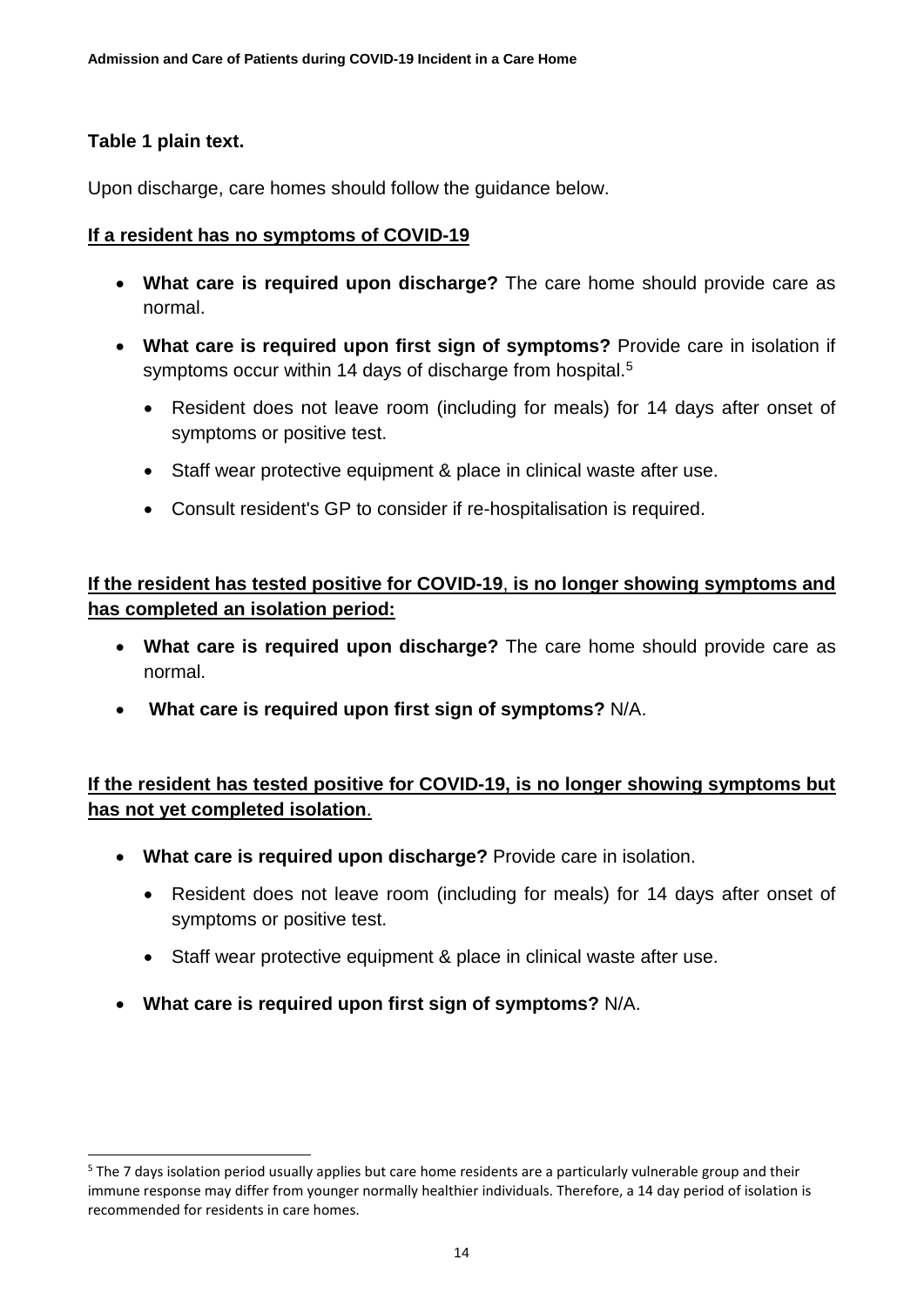# <span id="page-14-0"></span>**Annex E: Infection Prevention and Control (IPC) Measures**

Care homes are not expected to have dedicated isolation facilities for people living in the home but should implement isolation precautions when someone in the home displays symptoms of COVID-19 in the same way that they would operate if an individual had influenza or diarrhoea and vomiting, following the following precautions:

- If isolation is needed, a resident's own room can be used. Ideally the room should be a single bedroom with en-suite facilities. Where this is not available, a dedicated bathroom near to the person's bedroom should be identified for their use only.
- Protective Personal Equipment (PPE) should be used when within 2 metres of a resident with possible or confirmed COVID-19. Guidance on PPE can be accessed on [gov.uk.](https://www.gov.uk/government/publications/wuhan-novel-coronavirus-infection-prevention-and-control/covid-19-personal-protective-equipment-ppe) Display signage to prevent unnecessary entry into the isolation room. Confidentiality must be maintained.
- Room door(s) should be kept closed where possible and safe to do so. Where this is not possible ensure the bed is moved to the furthest safe point in the room to try and achieve a 2 metres distance to the open door as part of a risk assessment.
- All necessary procedures and care should be carried out within the resident's room. Only essential staff (wearing PPE) should enter the resident's room (see Annex F).
- Entry and exit from the room should be minimised during care, specifically when these care procedures produce aerosols or respiratory droplets (this is further explained in Annex F).
- Ensure adequate appropriate supplies of PPE and cleaning materials are available for all staff in the care home.
- All staff, including domestic cleaners, must be trained and understand how to use PPE appropriate to their role to limit the spread of COVID-19.
- Dedicate specific medical equipment (e.g. thermometers, blood pressure cuff, pulse oximeter, etc.) for the use of care home staff for residents with possible or confirmed COVID-19. Clean and disinfect equipment before re-use with another patient.
- Restrict sharing of personal devices (mobility devices, books, electronic gadgets) with other residents.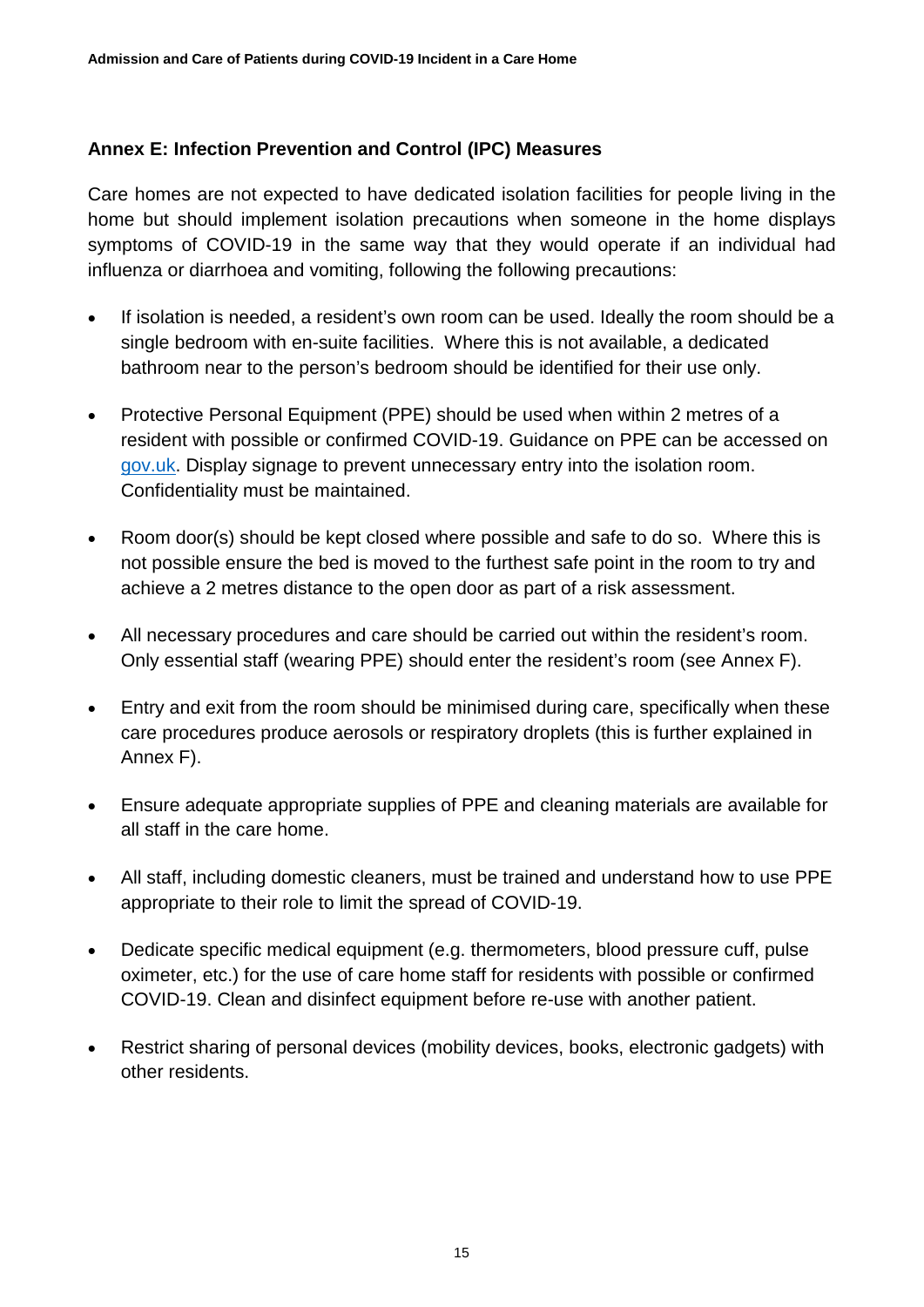# <span id="page-15-0"></span>**Annex F: Personal Protective Equipment (PPE)**

# **PPE supplies and availability**

Supplies of personal protective equipment to the care sector is fundamental for the good care of individuals with suspected symptoms of COVID-19. No wholesaler has been asked to prioritise NHS provision over the care sector nor should they be doing so. The rationale underlying all PPE distribution and utilisation should be based on clinical risk. Managers of care homes should ensure all staff are familiar with and use the PPE recommended by PHE to keep staff and patients safe and to assure essential flows of equipment.

As part of the free distribution of fluid repellent facemasks from the pandemic flu stock, every care home and home care provider has received at least 300 facemasks.

We are working rapidly with wholesalers to ensure a longer-term supply of all aspects of personal protective equipment, including gloves, aprons, facemasks and hand sanitiser. For future PPE requirements, care providers should order PPE from their usual suppliers.

#### **Social care distributor details:**

- Careshop Email: [coronavirus@careshop.co.uk](mailto:coronavirus@careshop.co.uk)
- Blueleaf Care Tel: 03300 552288 Email: [emergencystock@blueleafcare.com](mailto:emergencystock@blueleafcare.com)
- Delivernet Tel: 01756 70 60 50 Email: [kevin.newhouse@delivernet.co.uk](mailto:kevin.newhouse@delivernet.co.uk)
- Countrywide Healthcare Tel: 01226 719090 Email: [enquiries@countrywidehealthcare.co.uk](mailto:enquiries@countrywidehealthcare.co.uk)

If care providers have immediate concerns overs their supply of PPE, please contact:

**The National Supply Disruption line**  Tel: 0800 915 9964 Email: [supplydisruptionservice@nhsbsa.nhs.uk](mailto:supplydisruptionservice@nhsbsa.nhs.uk)

In the future, if a care provider is unable to get PPE from their normal supplier, the supplier will be asked to report this to the National Supply Disruption Response (NSDR) team (as above), who can advise on alternative suppliers.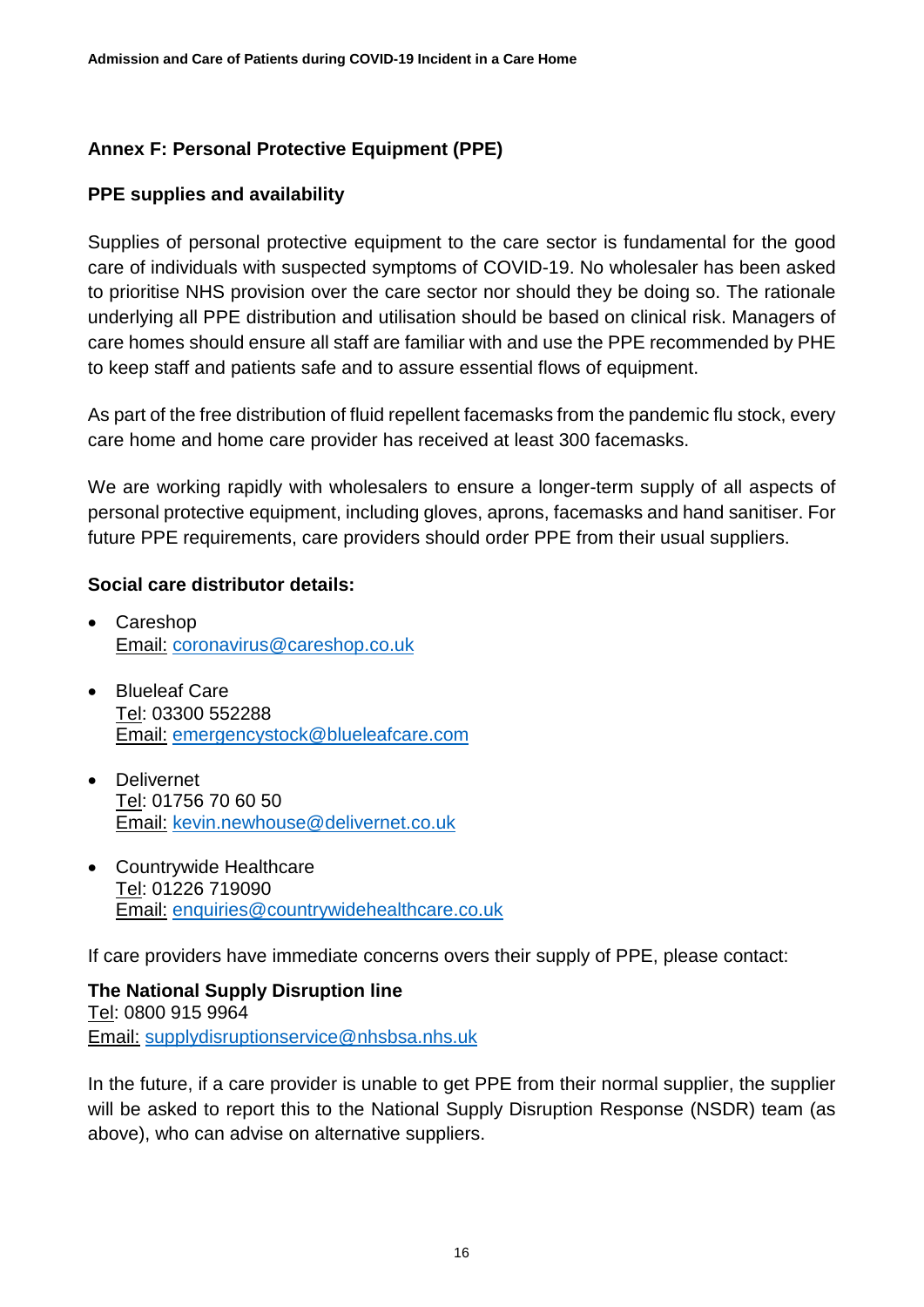# **Hand Hygiene**

- Washing hands with soap and water for at least 20 seconds is essential before and after all contact with the person being cared for, removal of protective clothing and cleaning of equipment and the environment.
- Wash hands with soap and water. Alcohol-based hand rub (ABHR) can be used if hands are not visibly dirty or soiled.
- Promote hand hygiene ensuring that everyone, including staff, service users and visitors, have access to hand washing facilities.
- Provide alcohol-based hand rub in prominent places, where possible.
- Any visitors should wash their hands on arrival into the home, often during their stay, and upon leaving.

#### **Respiratory and Cough Hygiene – 'Catch it, bin it, kill it'**

- Disposable single use tissues should be used to cover the nose and mouth when sneezing, coughing or wiping and blowing the nose. Used tissue should be disposed of promptly in the nearest foot operated waste bin. Hands should be cleaned with soap and water if possible, after coughing or sneezing, using tissues or after contact with respiratory secretions and/or contaminated objects.
- Encourage individuals to keep hands away from eyes, mouth and nose. Some people may need assistance with containment of respiratory secretions, those who are immobile will need a container at hand for immediate disposal of the tissue such as a bag.

More information on the use of PPE and infection control can be found on [gov.uk,](https://www.gov.uk/government/publications/wuhan-novel-coronavirus-infection-prevention-and-control) including a reference [table](https://assets.publishing.service.gov.uk/government/uploads/system/uploads/attachment_data/file/877599/T2_Recommended_PPE_for_primary_outpatient_and_community_care_by_setting_poster.pdf) of when PPE should be used in community settings.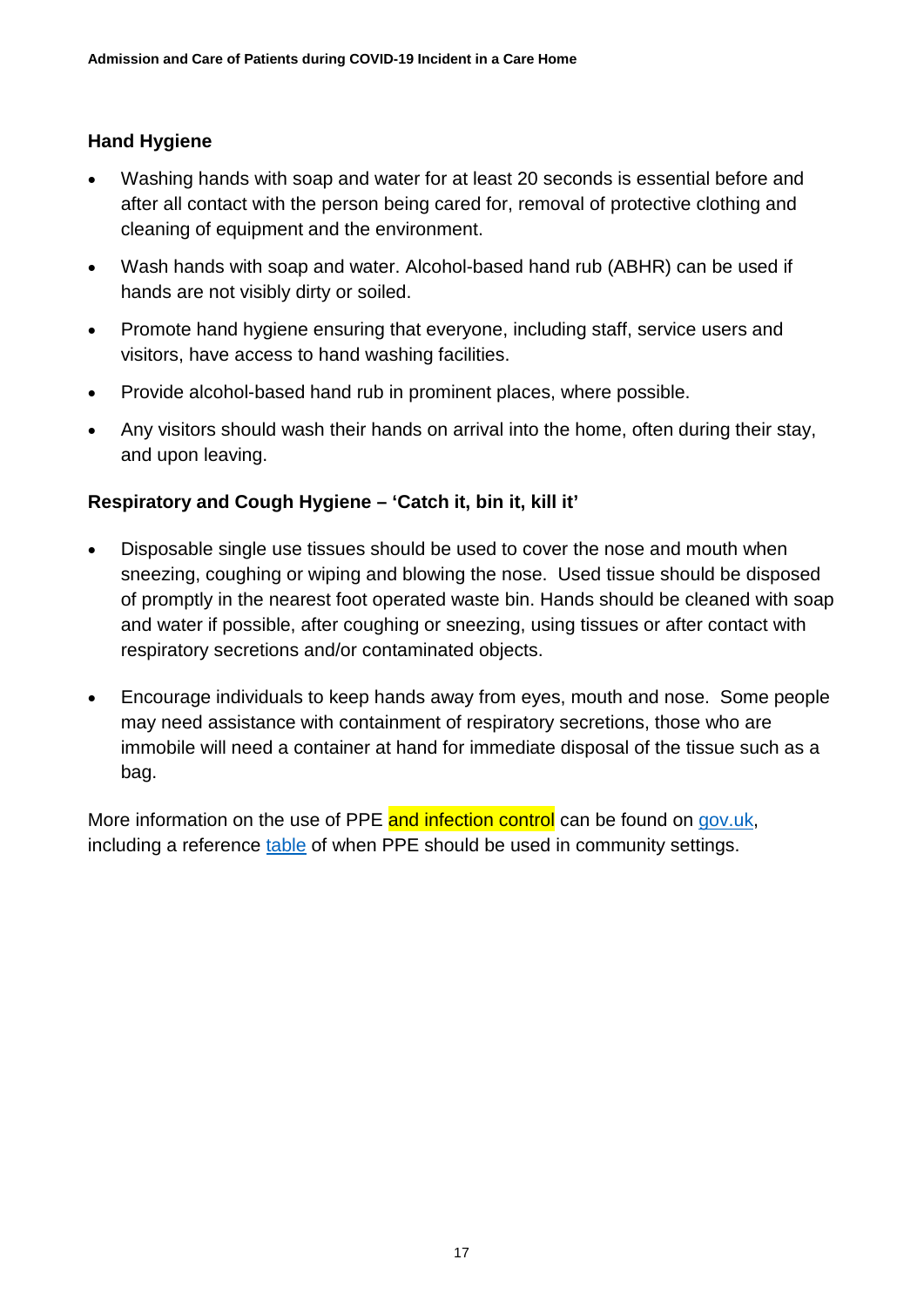# <span id="page-17-0"></span>**Annex G: Decontamination and cleaning processes for care homes with possible or confirmed cases of COVID-19**

Domestic staff should be advised to clean the isolation room(s) after all other unaffected areas of the facility have been cleaned. Ideally, isolation room cleaning should be undertaken by staff who are also providing care in the isolation room.

The person responsible for undertaking the cleaning with detergent and disinfectant should be familiar with these processes and procedures:

#### a. **In preparation**

- Collect any cleaning equipment and waste bags required before entering the room.
- Any cloths and mop heads used must be disposed of as single use items.
- Before entering the room, perform hand hygiene then put on a FRSM, disposable plastic apron and gloves.

#### b. **On entering the room**

- Keep the door closed with windows open to improve airflow and ventilation whilst using detergent and disinfection products.
- Bag any disposable items that have been used for the care of the patient as clinical waste.

#### c. **Cleaning process**

- Use disposable cloths/paper roll/disposable mop heads, to clean and disinfect all hard surfaces/floor/chairs/door handles/reusable non-invasive care equipment/sanitary fittings in the room, following one of the 2 options below:
	- Use either a combined detergent disinfectant solution at a dilution of 1000 parts per million (ppm) available chlorine (av.cl.)

**or** 

- A neutral purpose detergent followed by disinfection (1000 ppm av.cl.).
- Follow manufacturer's instructions for dilution, application and contact times for all detergents and disinfectants.
- Any cloths and mop heads used must be disposed of as single use items.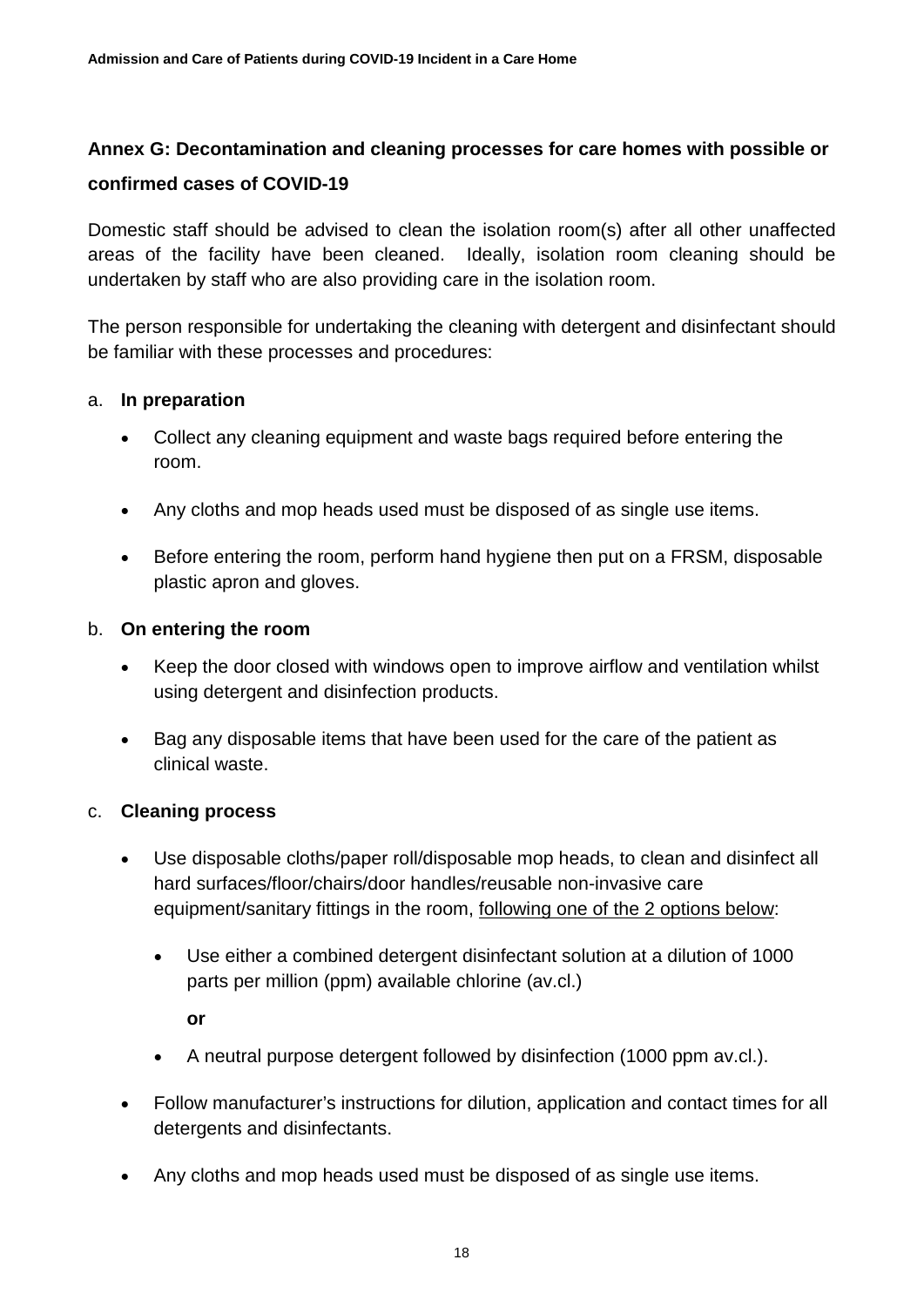#### Cleaning and disinfection of reusable equipment

- Clean and disinfect any reusable non-invasive care equipment, such as blood pressure monitors, digital thermometers, glucometers, that are in the room prior to their removal.
- Clean all reusable equipment systematically from the top or furthest away point.

#### Carpeted flooring and soft furnishings

• For carpeted floors/items that cannot withstand chlorine-releasing agents, consult the manufacturer's instructions for a suitable alternative to use following, or combined with, detergent cleaning.

#### d. **On leaving the room**

- Discard detergent/disinfectant solutions safely at disposal point.
- Dispose of all waste as clinical waste.
- Clean, dry and store re-usable parts of cleaning equipment, such as mop handles.
- Remove and discard PPE as clinical waste as per local policy.
- Perform hand hygiene.

#### e. **Staff Uniforms**

Uniforms should be transported home in a disposable plastic bag.

Uniforms should be laundered:

- separately from other household linen,
- in a load not more than half the machine capacity,
- at the maximum temperature the fabric can tolerate, then ironed or tumble dried.

#### f. **Safe Management of Linen**

Please refer to [guidance](https://assets.publishing.service.gov.uk/government/uploads/system/uploads/attachment_data/file/527545/Social_care.pdf) here.

Any towels or other laundry used by the individual should be treated as infectious and placed in an alginate bag then a secondary clear bag. This should then be removed from the isolation room and placed directly into the laundry hamper/bag. Take the laundry hamper as close to the point of use as possible, but do not take it inside the isolation room.

#### When handling linen do not: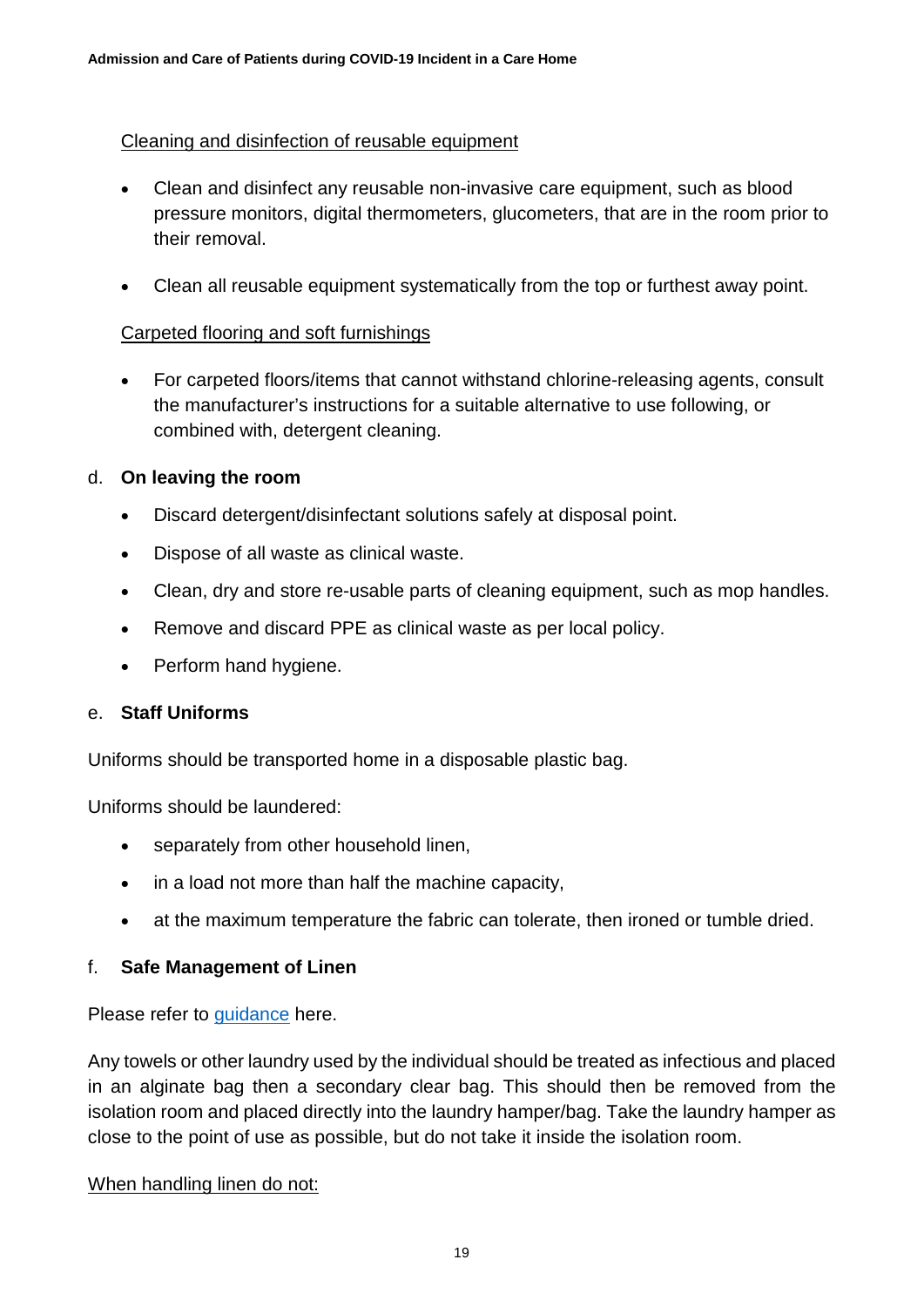- Rinse, shake or sort linen on removal from beds.
- Place used/infectious linen on the floor or any other surface e.g. table top.
- Re-handle used/infectious linen when bagged.
- Overfill laundry receptacles; or
- Place inappropriate items in the laundry receptacle.

Laundry must be tagged with the care area and date, and stored in a designated, safe lockable area whilst awaiting uplift or laundering.

This should be laundered in line with local policy for infectious linen.

#### g. **Waste**

Care homes that provide nursing or medical care are considered to produce healthcare waste and should comply with [Health Technical Memorandum.](https://assets.publishing.service.gov.uk/government/uploads/system/uploads/attachment_data/file/167976/HTM_07-01_Final.pdf)

#### [07-01: Safe management of healthcare waste.](https://assets.publishing.service.gov.uk/government/uploads/system/uploads/attachment_data/file/167976/HTM_07-01_Final.pdf)

All consumable waste items that have been in contact with the individual, including used tissues, should be put in a plastic rubbish bag, double bagged and tied. This should be put in a secure location awaiting uplift in line with local policies for contaminated waste.

Waste such as urine or faeces from individuals with possible or confirmed COVID-19 does not require special treatment and can be discharged into the sewage system. If able, the individual can use their en-suite WC.

Communal facilities should not be used. Care homes should have well-established processes for waste management.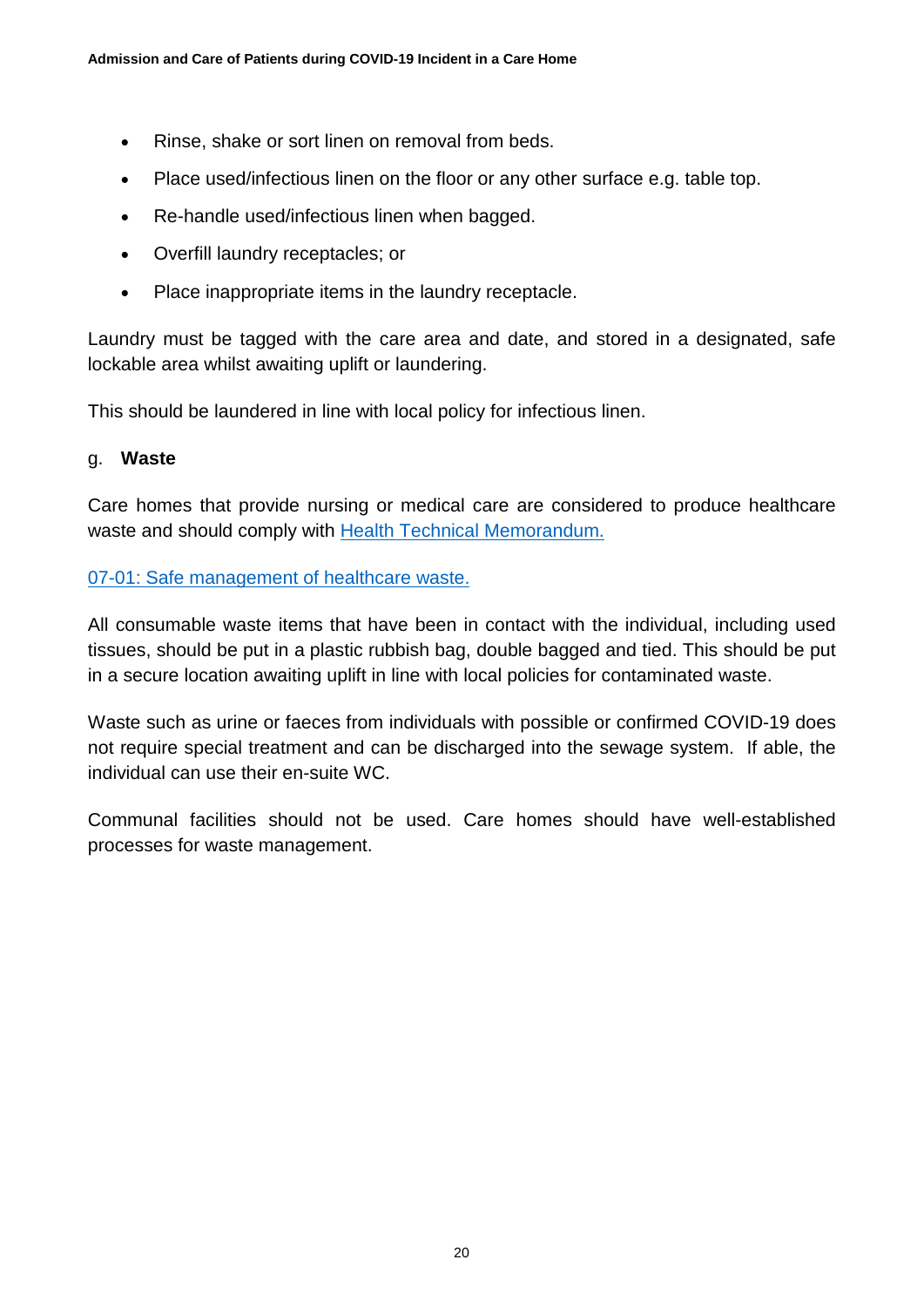## <span id="page-20-0"></span>**Annex H: Communications**

- Display signs to inform of the outbreak and infection control measures, examples can be found [here.](https://campaignresources.phe.gov.uk/resources/campaigns/101-coronavirus-/resources)
- Provide 'warn and inform' letters to residents, visitors and staff if there is a suspected case of COVID-19 in the home.
- Although the HPT will provide public health advice in response to an outbreak (including potential closure to new admissions), the care home management has the final responsibility to communicate information, including to staff and visitors and to implement infection control recommendations and any advice on closure to admissions from the HPT. The care home has the primary responsibility for the safety of its staff and residents.

#### **Considerations for visitors and non-essential staff**

- Family and friends should be advised not to visit care homes, except next of kin in exceptional situations such as end of life. Follow the [social distancing guidance.](https://www.gov.uk/government/publications/covid-19-guidance-on-social-distancing-and-for-vulnerable-people/guidance-on-social-distancing-for-everyone-in-the-uk-and-protecting-older-people-and-vulnerable-adults)
- Visitors should be limited to one at a time to preserve physical distancing.
- Visitors should be reminded to wash their hands for 20 seconds on entering and leaving the home and catch coughs and sneezes in tissues.
- Visitors to minimise contact with other residents and staff (less than 15 minutes / 2 metres etc.)
- Alternatives to in-person visiting should be explored, including the use of telephones or video, or the use of plastic or glass barriers between residents and visitors.
- Visitors should visit the resident in their own room directly upon arrival and leave immediately after the visit.
- Cancel all gatherings and plan alternative arrangements for communal activities which incorporate social distancing.

#### **Support for care home staff**

• Review sick leave policies and occupational health support for care home staff and support unwell staff to stay at home as per Public Health England (PHE) guidance. Support for employers is available [here.](https://www.gov.uk/government/publications/guidance-to-employers-and-businesses-about-covid-19/guidance-for-employers-and-businesses-on-coronavirus-covid-19)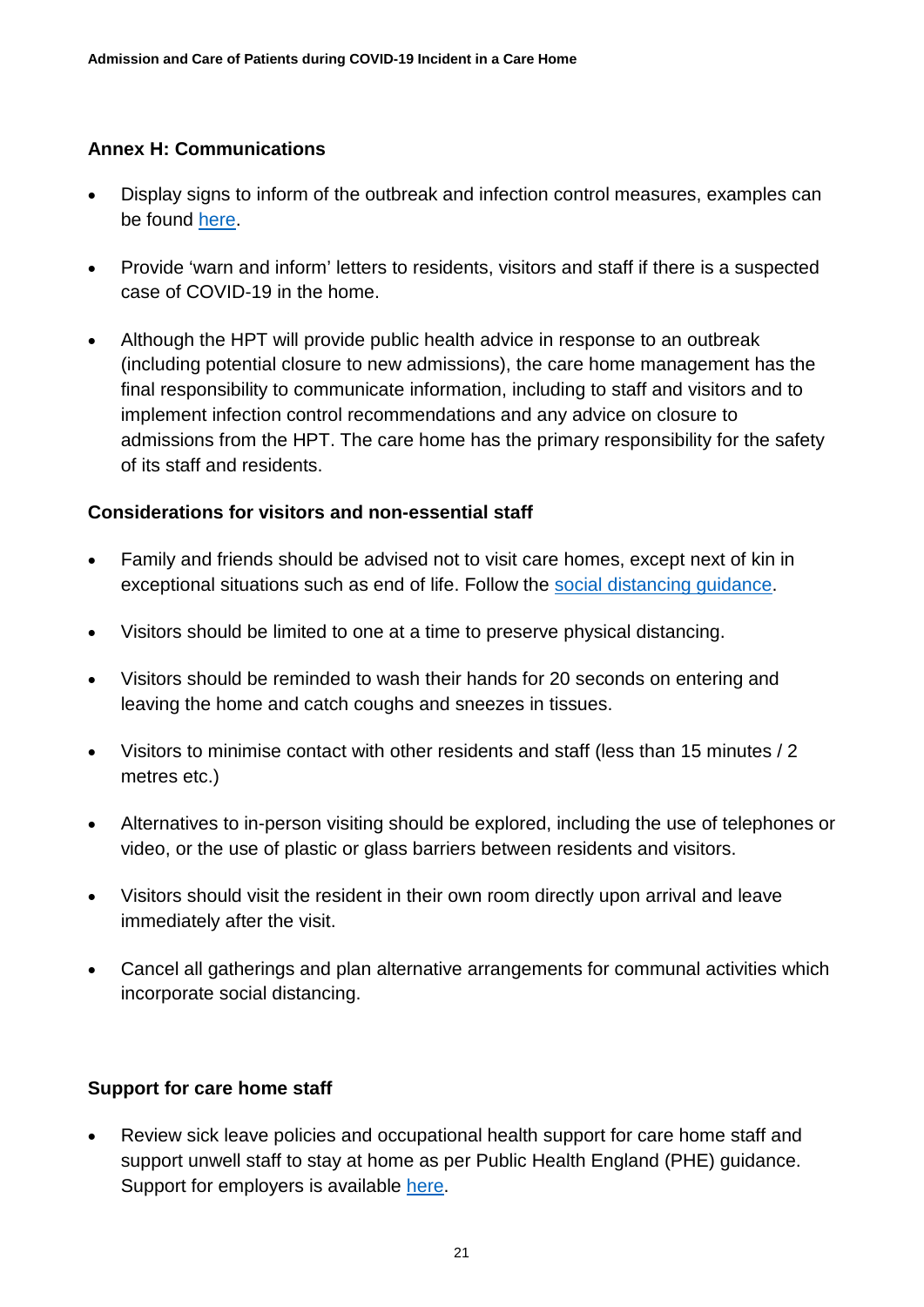- Staff who have a symptomatic household member must stay at home and not leave the house for 14 days. The 14-day period starts from the day when the first person in the house became ill. If the staff member develops symptoms during this period, they can return to work 7 days after their symptoms started and they are no longer symptomatic. Further guidance is available [here.](https://www.gov.uk/government/publications/covid-19-stay-at-home-guidance/stay-at-home-guidance-for-households-with-possible-coronavirus-covid-19-infection)
- Staff who fall into the clinically vulnerable group should not provide direct care to symptomatic residents.
- Ensure staff are provided with adequate training and support to continue providing care to all residents.
- All care homes should have a business continuity policy in place including a plan for surge capacity for staffing, including volunteers.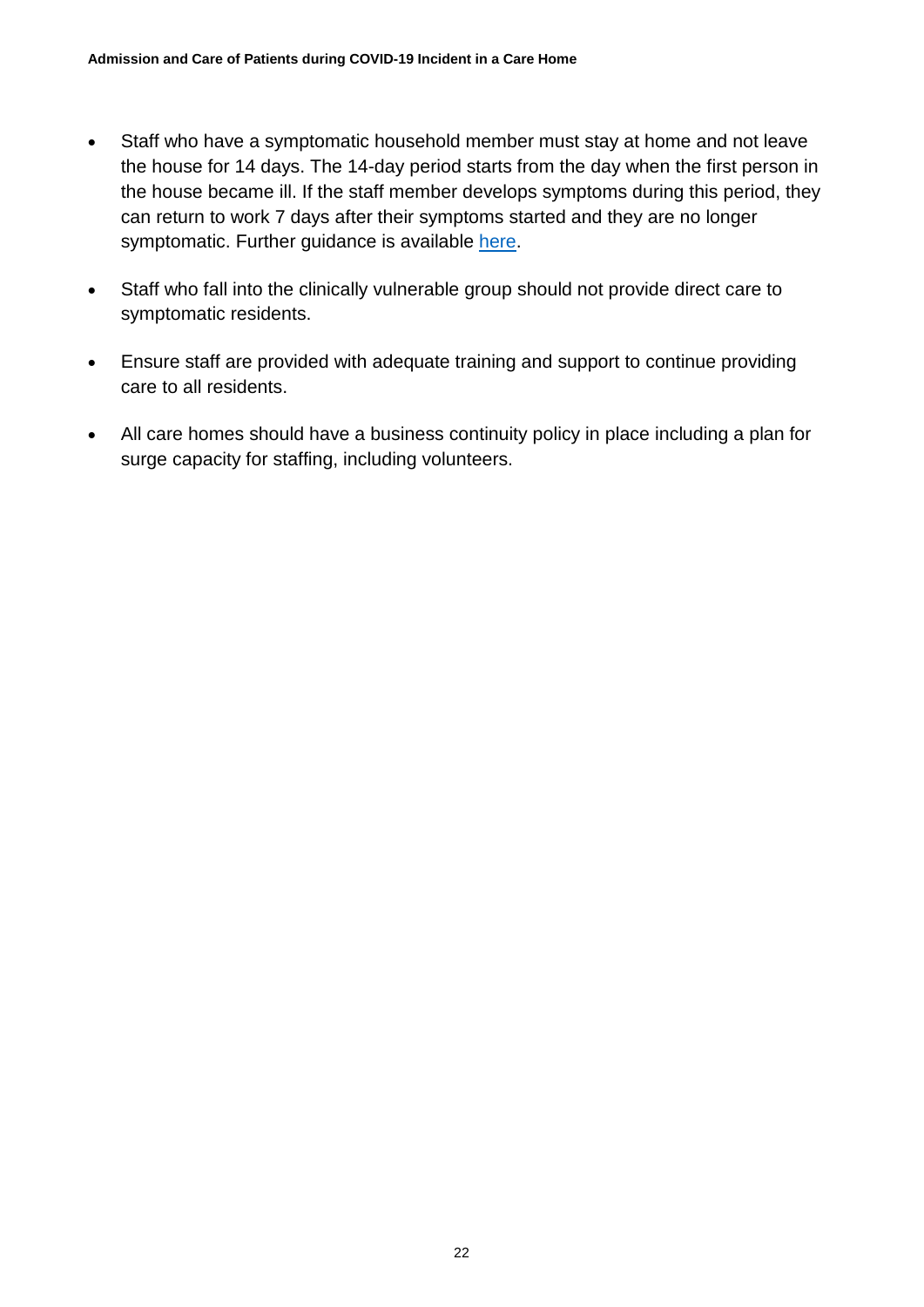# <span id="page-22-0"></span>**Annex I: Use of Capacity Tracker to support effective discharge planning and continue care outside of hospitals**

#### **Summary**

- On 19 March, HM Government issued COVID-19 Hospital Discharge Service [Requirements.](https://assets.publishing.service.gov.uk/government/uploads/system/uploads/attachment_data/file/874213/COVID-19_hospital_discharge_service_requirements.pdf)
- As part of current discharge planning it is vital to understand the vacancies in community settings.
- Accurate and timely data is essential for effective management of the response to the COVID-19 pandemic both locally and nationally.
- Rapid system-wide adoption of [Capacity Tracker](https://carehomes.necsu.nhs.uk/) from the 1<sup>st</sup> April 2020 is required. Comprehensive support for registration and operation is available.
- Any information gathered will not be used to drive any regulatory enforcement activity. Our intention is for this information to be used to support collective planning across the health and social care sector and swiftly resolve issues wherever possible, whether through local or national actions.

#### **What is the role of providers?**

- The priority for the duration of the COVID-19 incident is that all providers input data into Capacity Tracker to inform one national and local picture.
- All care homes, all hospices (including children's hospices) and all providers of inpatient community rehabilitation and end of life care MUST input the information specified into Capacity Tracker by 1<sup>st</sup> April 2020.
- Providers who currently submit information through other systems similar to Capacity Tracker need only to use Capacity Tracker for the duration of the level 4 emergency COVID-19 response.

#### **What is Capacity Tracker?**

Capacity Tracker is managed by the NHS North of England Commissioning Support (NECS) and provides the opportunity to easily track occupancy and vacancies to support systemwide bed and discharge planning. It is an established and robust system that has been successfully supporting the tracking of care home vacancies across a large proportion of England for some time.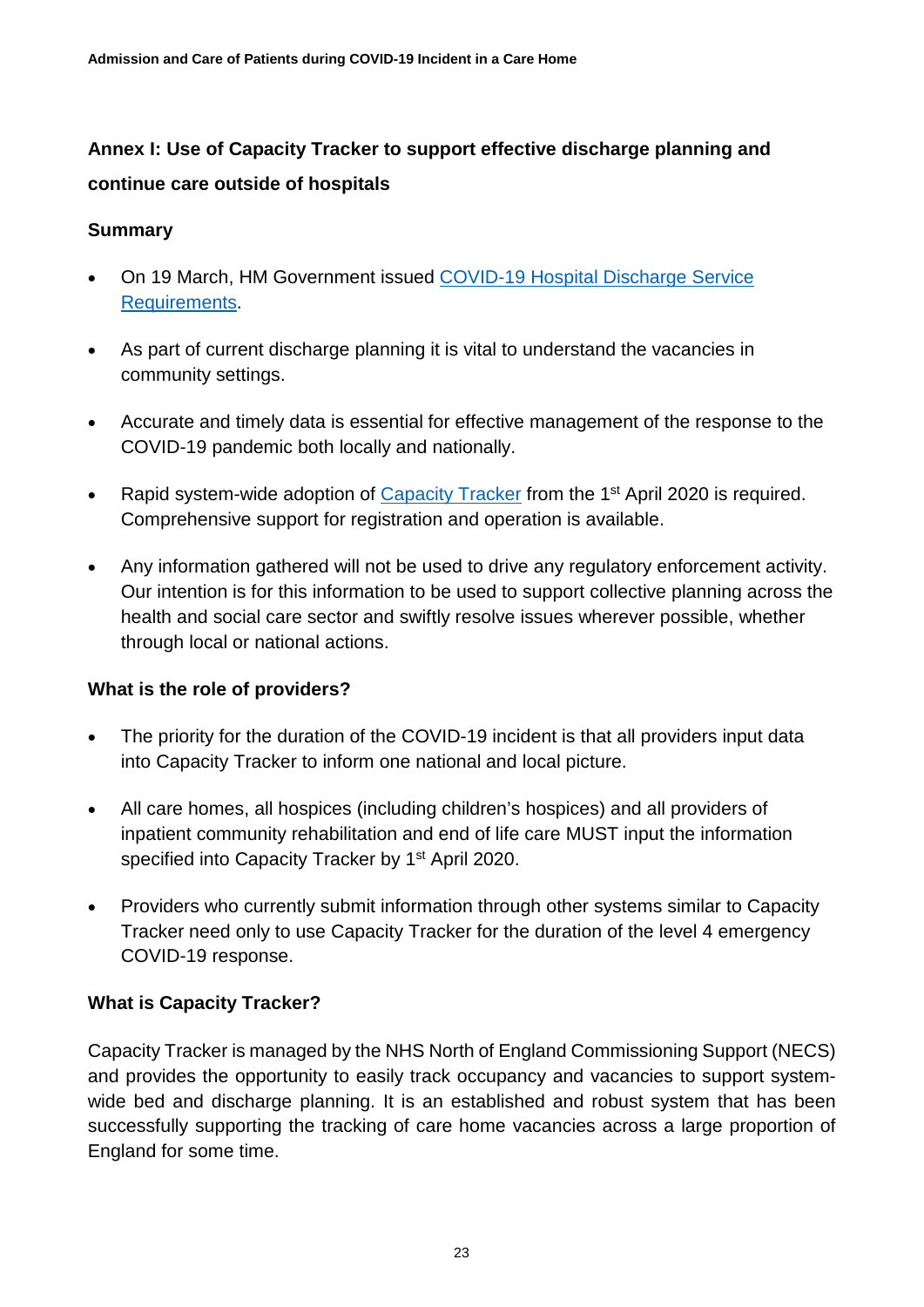More than 7,800 care homes are already registered and setup on Capacity Tracker. However, the COVID-19 situation has resulted in the need to quickly extend its use to the remaining care homes as well as all hospices plus all providers of inpatient rehabilitation and end of life care.

# **What information should be inputted?**

To support current discharge planning in response to COVID-19, Capacity Tracker will track care home vacancies and bed capacity in all hospices (including children's hospices) and providers of inpatient community rehabilitation and end of life care. Critically, Capacity Tracker will now also start to collect basic information from care homes on workforce and business continuity issues.

#### **How will the NHS and wider health & social care system use the information?**

This essential information will be included in daily national Situation Reports to support capacity planning and response. It will also be used by localities to understand their capacity and pressures across the care sector, again to support care providers, system-wide discharge planning and system resilience. It is vital to maintain resilience across the care sector. To do this local councils and the NHS need to understand the pressures as they change so that support can be provided quickly and where it is most needed. A key element in extending the data capture for care homes is to be able to support any care home that is showing signs of difficulties before it is too late.

#### **How often do providers need to update Capacity Tracker?**

To support reliable real time discharge planning when using Capacity Tracker it must be updated **as close to real time as practicable** – e.g. as and when any occupancy, or care home status changes and at least once per day if there has been no change.

#### **What do providers need to do now?**

If you don't use Capacity Tracker already you need to register as soon as possible and be fully submitting the required information by 1<sup>st</sup> April. NECS will provide support to help you with this, through a contact centre, online guides and short videos to help you understand what you need to do.

The Resource Centre in Capacity Tracker also contains up to date guidance and information to support you. You will also receive emails containing essential guidance and resources to help you safely care for your residents/patients. Information received will improve the understanding of the support you and colleagues in the care sector may need.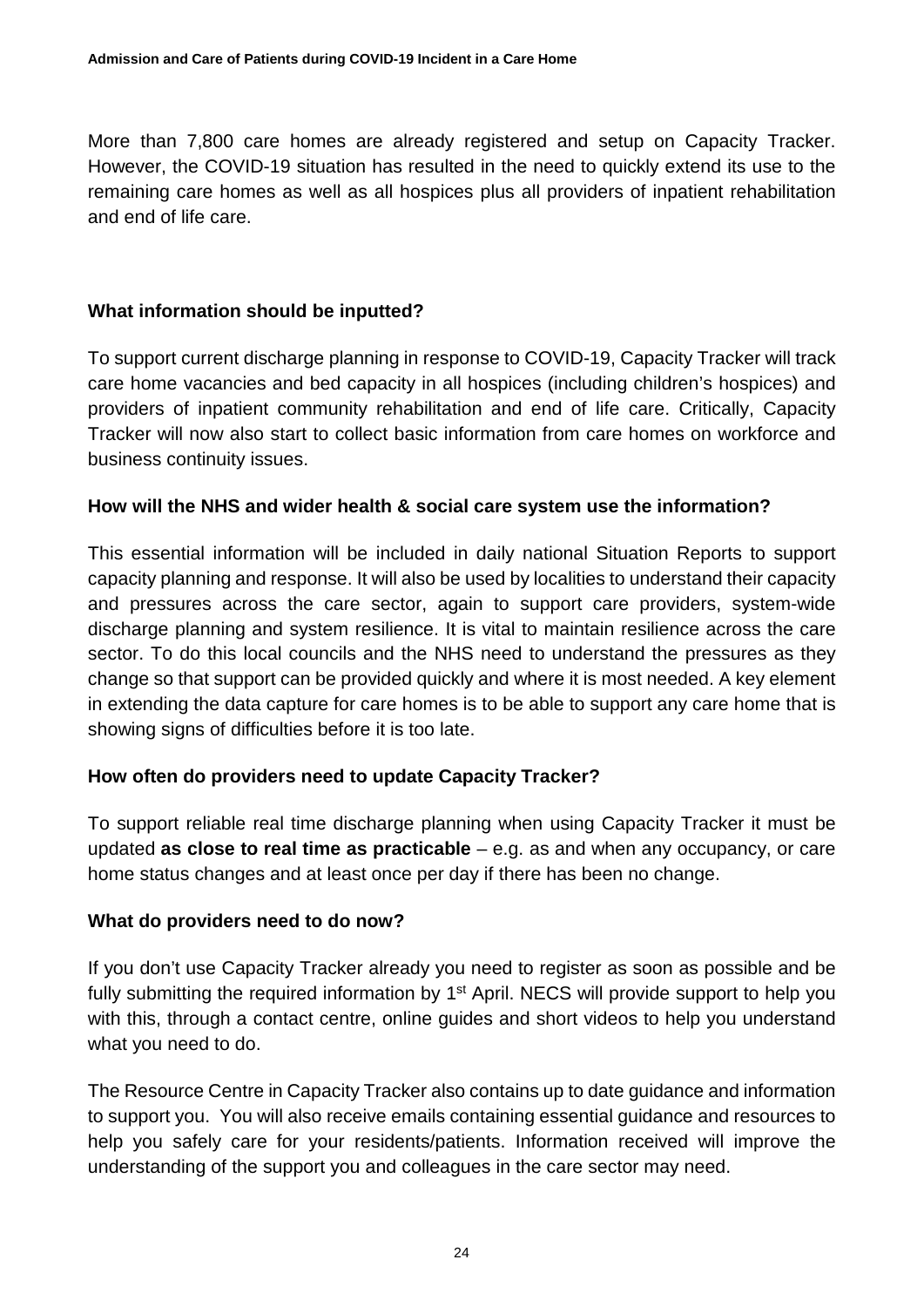Please register via Capacity Tracker website at: [https://carehomes.necsu.nhs.uk/.](https://carehomes.necsu.nhs.uk/) Short videos to help you register are available on this website under the 'Help Videos' menu and further videos will be available once you've registered and logged in.

# **What is the role of Local Authorities (LAs)?**

- Local authorities play the central role in ensuring that the local social care market overall works, and a key role in arranging discharge for many people.
- NHS staff are expected to work with and through local authorities in operationalising the Capacity Tracker tool.
- We are asking all partners to populate and use Capacity Tracker because we know that, when this is combined with local knowledge and expertise, key partners across the health and social care system are able to manage the system more effectively, ensure timely and appropriate hospital discharges and make best use of vital care home provision. Where possible if care homes register with an NHSmail email addresses no verification is required – making the process more straightforward. Registration with another type of email will require verification.
- LAs, and in particular their Brokerage Teams, have a key role to play. They should request the required level of access from NECS directly via [necsu.capacitytracker@nhs.net](mailto:necsu.capacitytracker@nhs.net) and LAs should also identify System Champions and send their name and email address to NHS NECS via [necsu.capacitytracker@nhs.net](mailto:necsu.capacitytracker@nhs.net) as soon as practicable. LAs are also asked to provide any support they can to care homes and all parties should be aware of the support available via the Capacity Tracker website [\(https://carehomes.necsu.nhs.uk/\)](https://carehomes.necsu.nhs.uk/).

# **What is the role of CCGs?**

- CCGs will also play a crucial role similar to LAs supporting the rapid implementation of Capacity Tracker across their locality and helping LA counterparts as required.
- It is vital that CCGs ensure all providers in their local area are submitting data to Capacity Tracker, and that they also support/facilitate use of Capacity Tracker.
- **CCGs must take the responsibility to each nominate a group of Capacity Tracker System Champions** (more than one person is required to cover in the case of absence) who will oversee the rapid implementation of Capacity Tracker in their locality.
- These System Champions are crucial because, before providers can submit data, they need to approve their access to Capacity Tracker. System Champions also have more reporting functionality for oversight across the locality. A key role is to ask care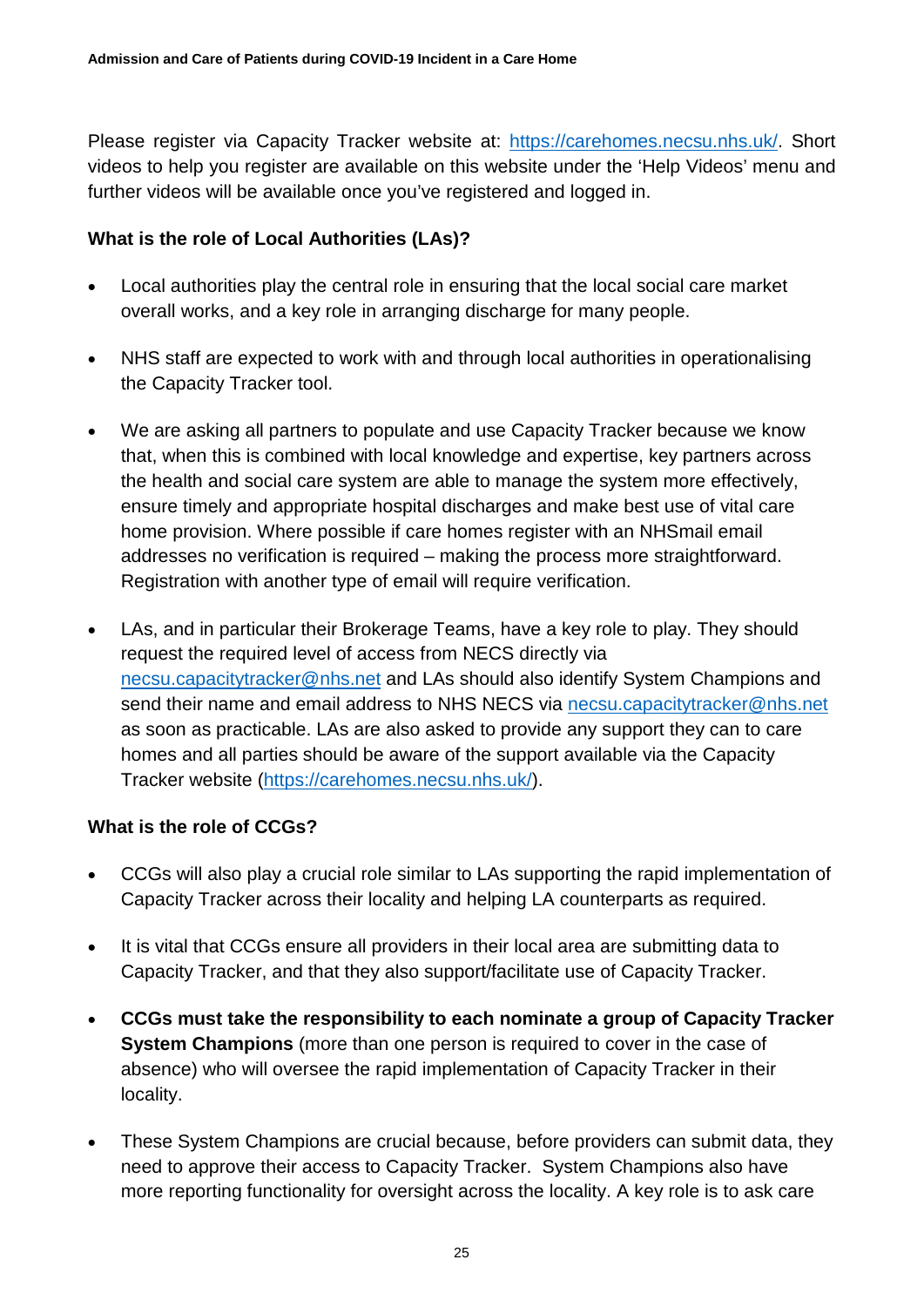homes, community rehabilitation bed providers and hospices to have a person register as an approver – so they can approve other colleagues as users quickly. The call centre can support any approver / registering issues. Also, registration with NHSmail email addresses will mean no verification is required and is more straightforward, and should be encouraged where possible.

• Name(s) and email address of System Champions which must be notified to NHS NECS via [necsu.capacitytracker@nhs.net](mailto:necsu.capacitytracker@nhs.net) as soon as practicable.